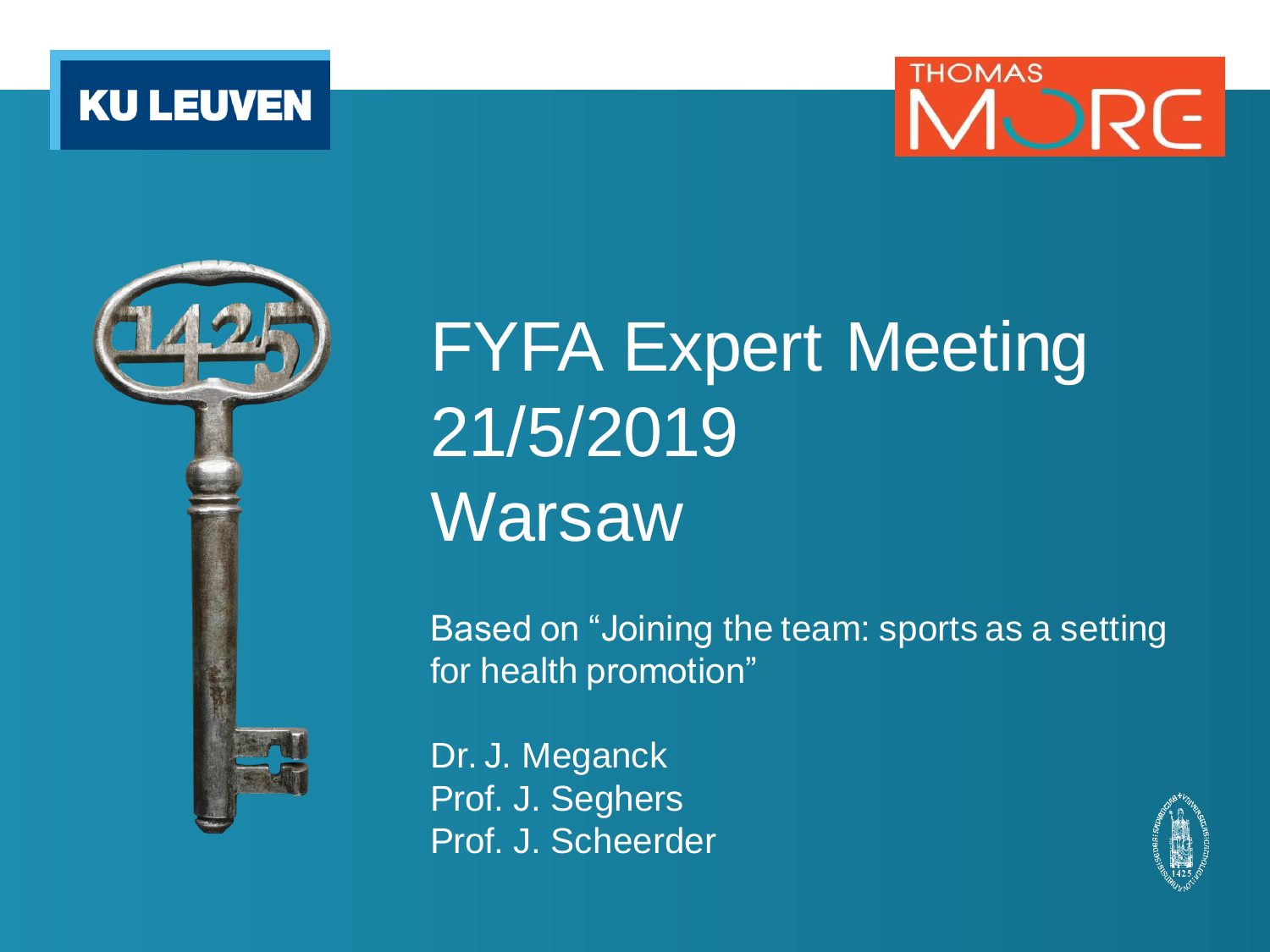# Health promoting sports club



 $\rightarrow$  Entire sports club needs to be tuned in to health promotion

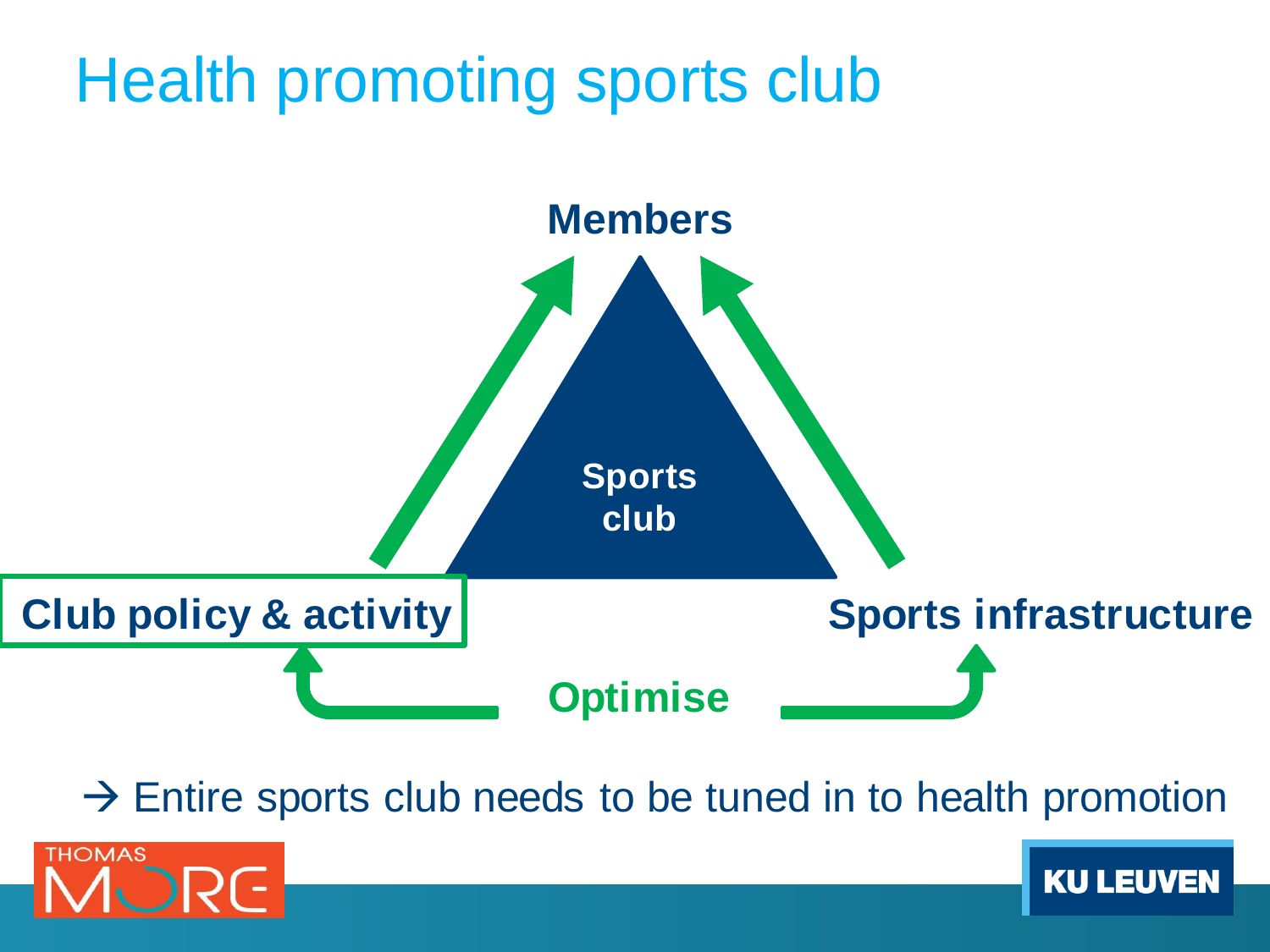



**THOMAS**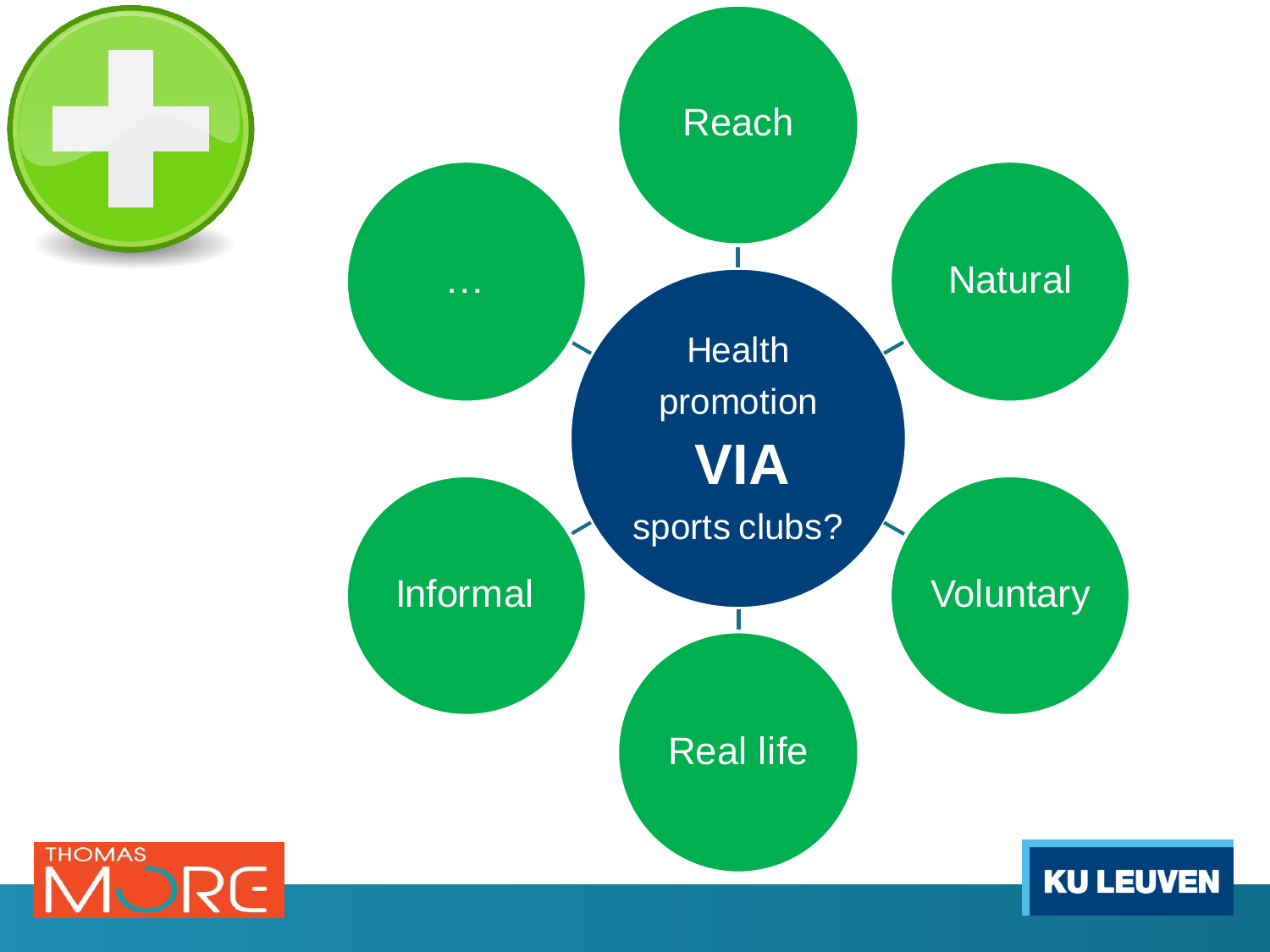# Much more than physical activity…

Other health topics that could be promoted through sports clubs may include

- Healthy food, including sports food & drinks and food supplements
- **Tobacco**
- Alcohol
- Mental health & well-being
- Safe sex (remember the condoms provided during the Olympics)



• …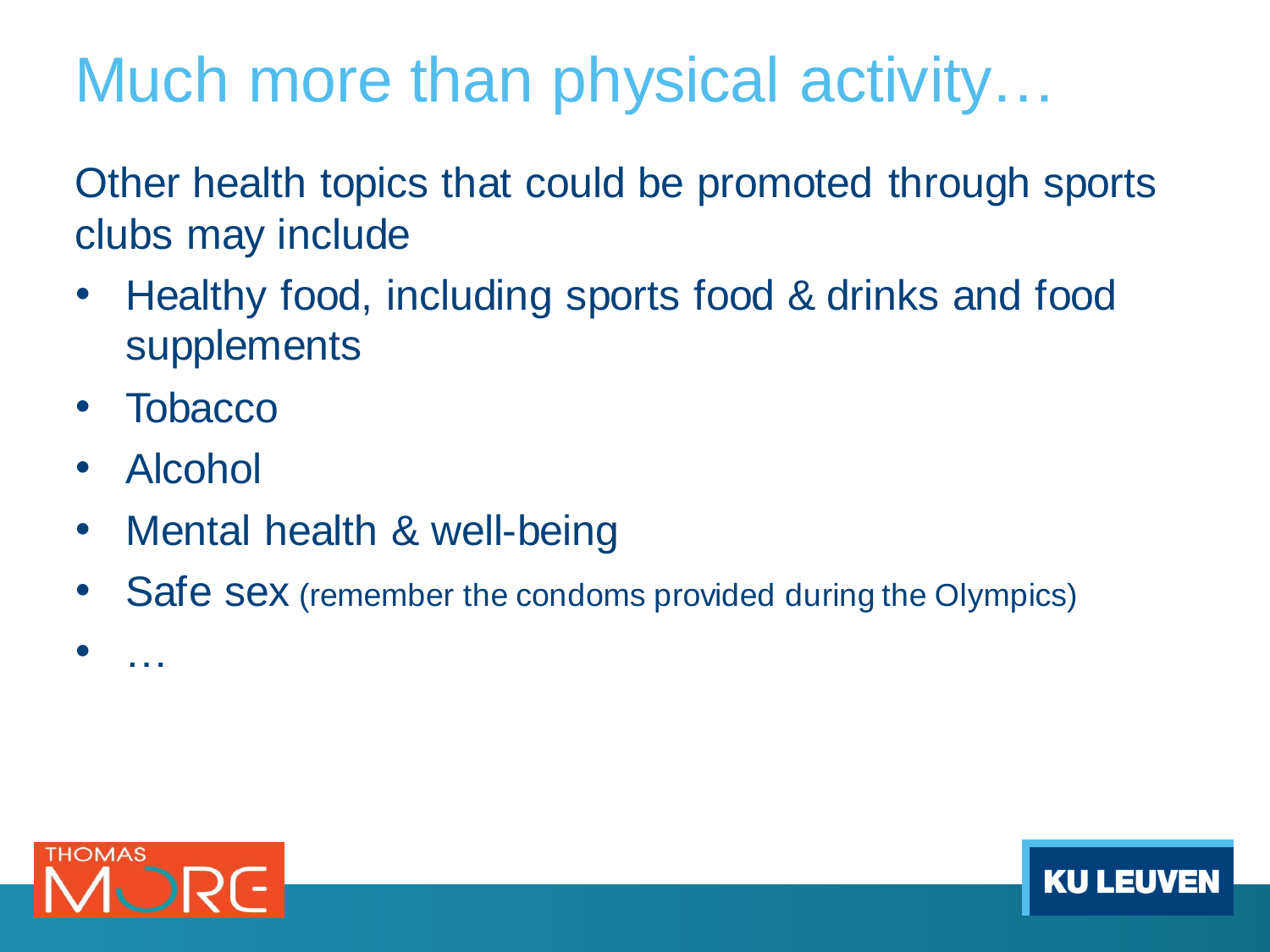Sports clubs have a lot of potential as partner in health promotion

But…

# Are sports clubs ready, willing and able to meet this challenge?

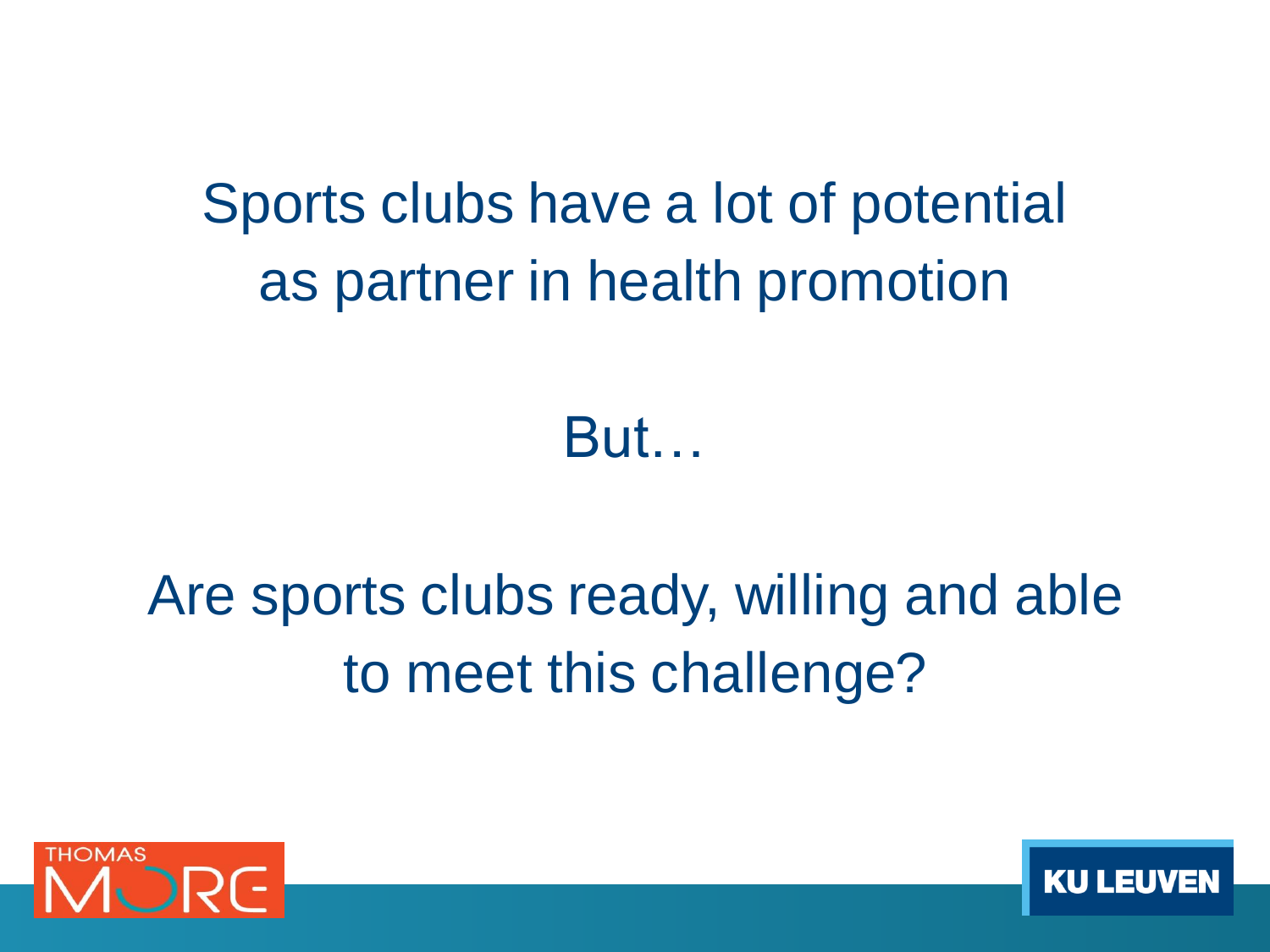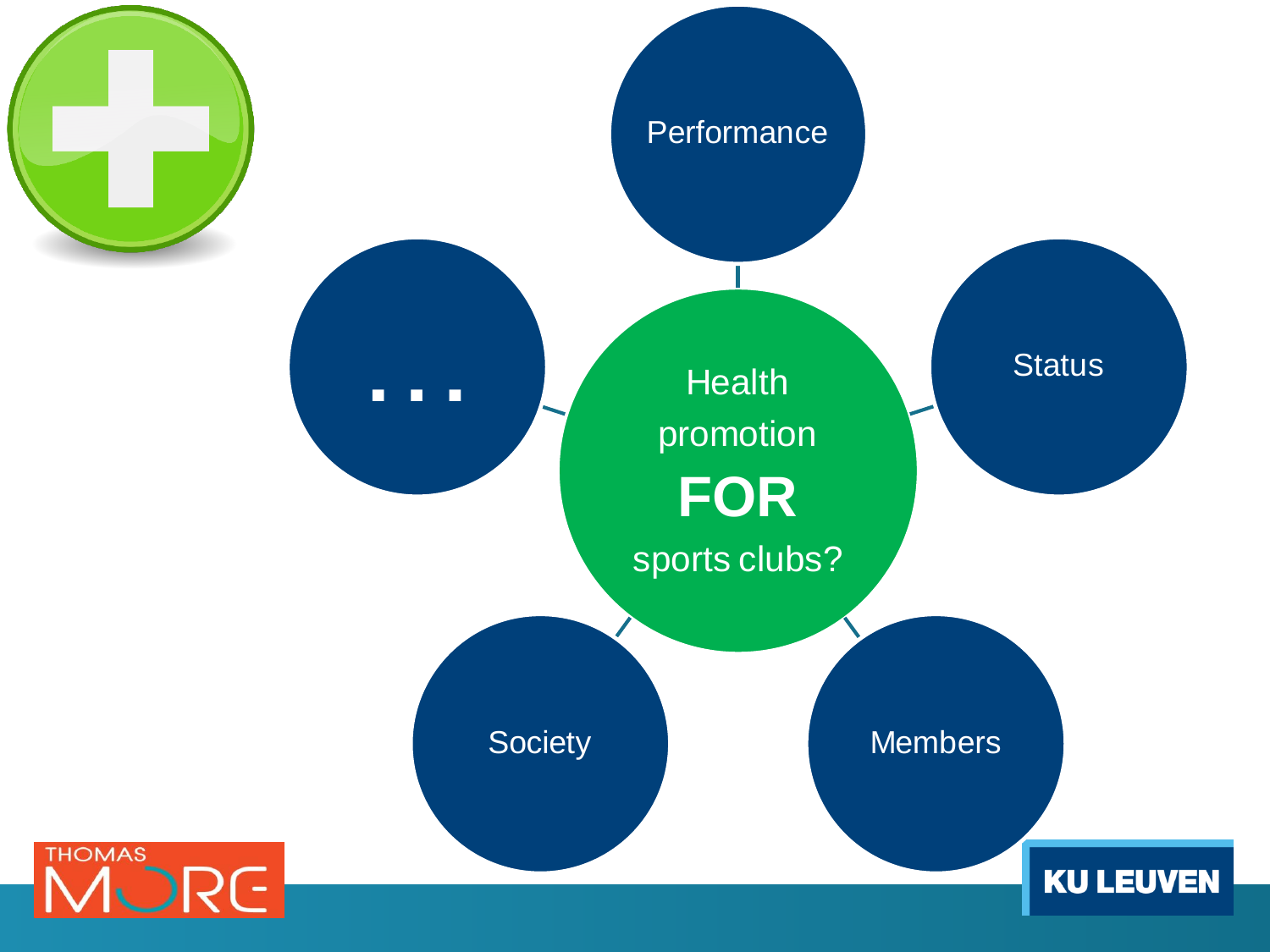From a theoretical / academic point of view, there would seem to be a lot of potential in and for sports clubs.

However, it is essential to check the opinion of the sports clubs at grass-roots level, which was the main focus of my doctoral research, which included three waves of data collection:



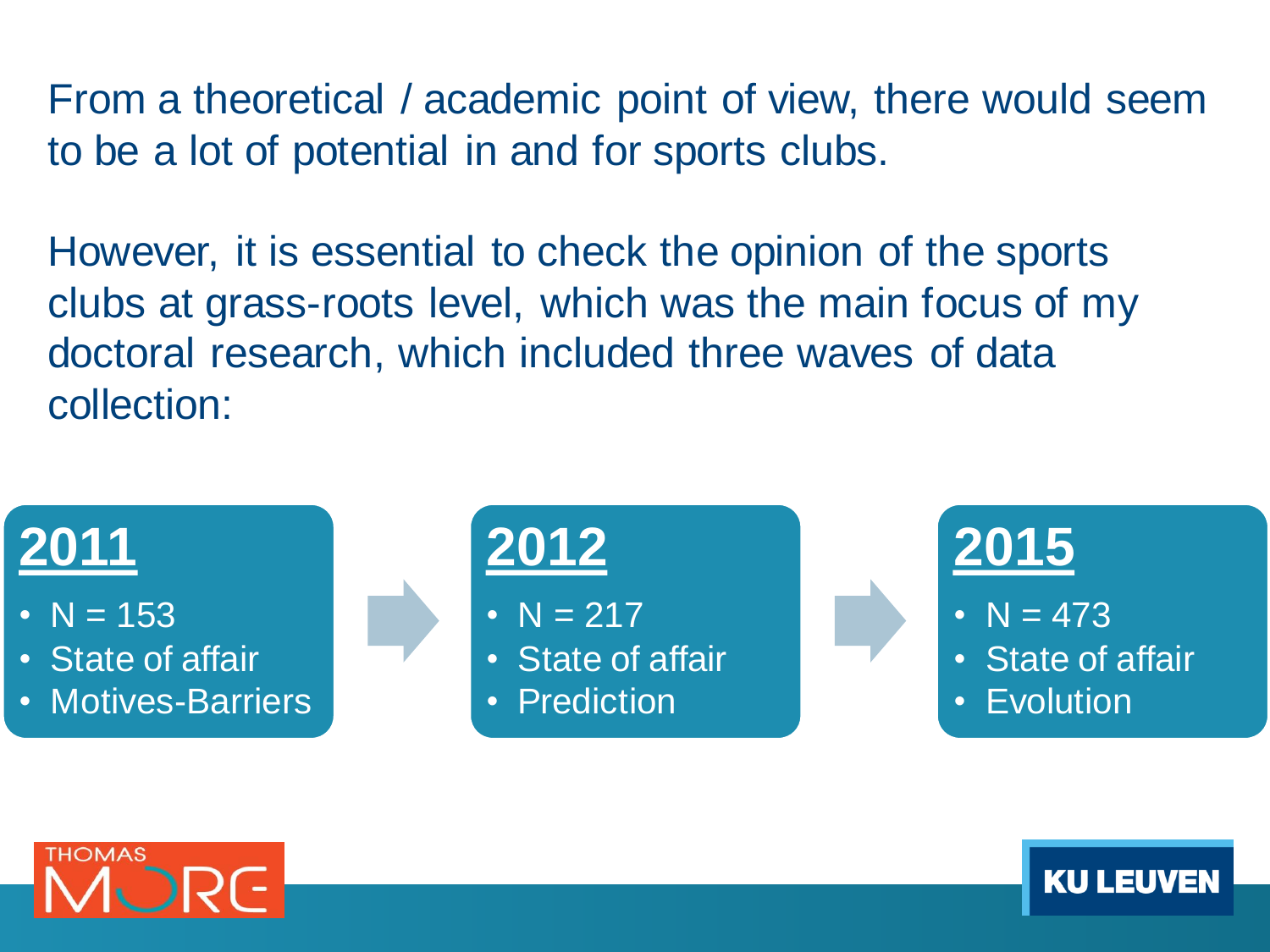# Overall methodology

- Flemish Sports Club Panel (Scheerder et al, 2015)
- Contacted through local sports services
- (at least) one representative of the board
- Online questionnaire
	- $\circ$  HPSC-I (Kokko et al, 2009)
	- $\circ$  PMI & PBI (Meganck et al, 2015)

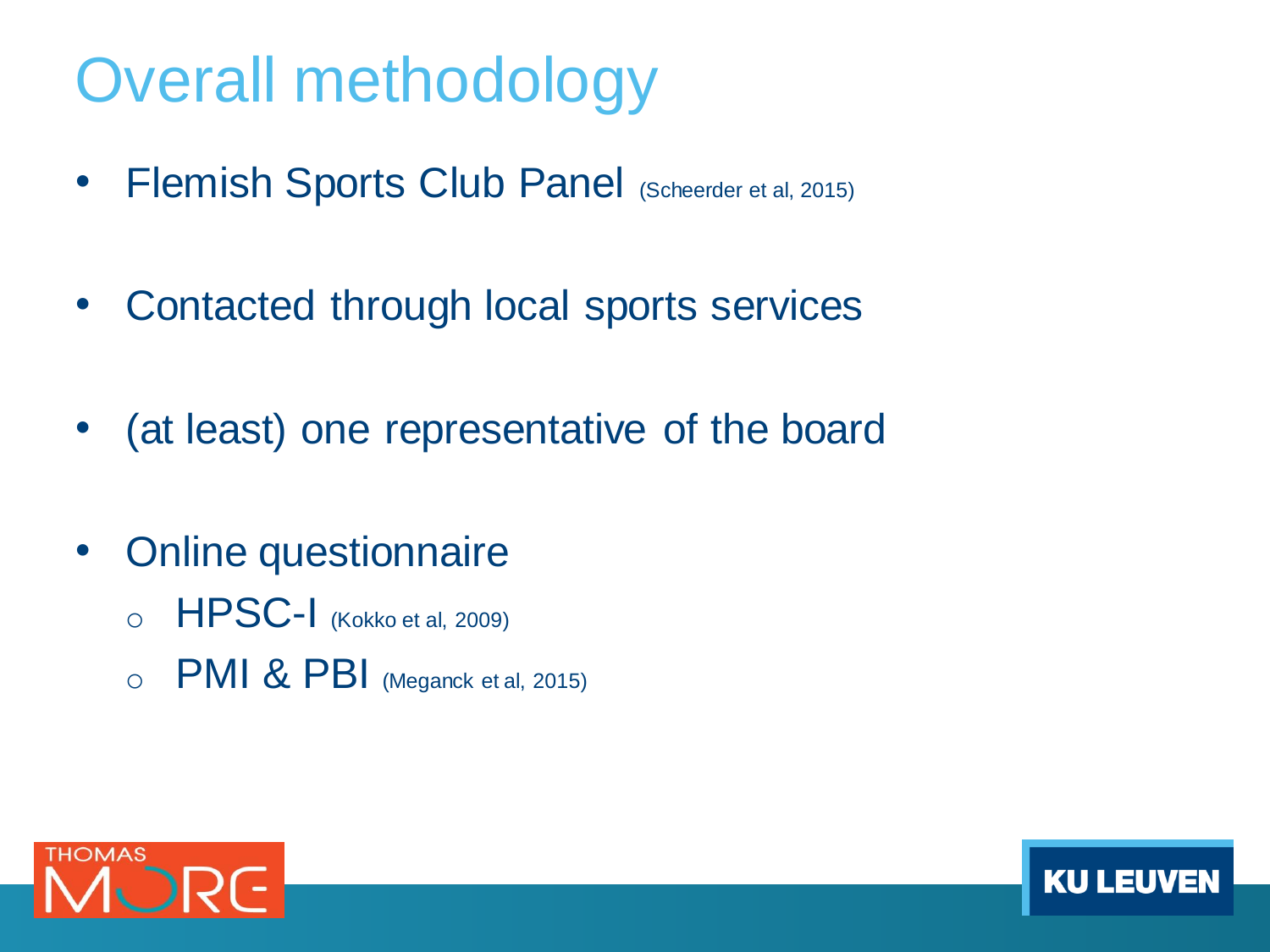|  |  | <b>Policy</b>      | Health and well-being viewpoints are<br>observed throughout the sports club's<br>decision making process                |
|--|--|--------------------|-------------------------------------------------------------------------------------------------------------------------|
|  |  | Ideology           | The sports club promotes the Fair Play<br>ideology                                                                      |
|  |  | <b>Practice</b>    | The sports club provides education on<br>health issues or makes provisions for its<br>members to receive such education |
|  |  | <b>Environment</b> | The sports club provides a sports<br>environment that is free of intoxicants<br>during junior activities                |



(Kokko, Kannas & Villberg, 2006, 2009)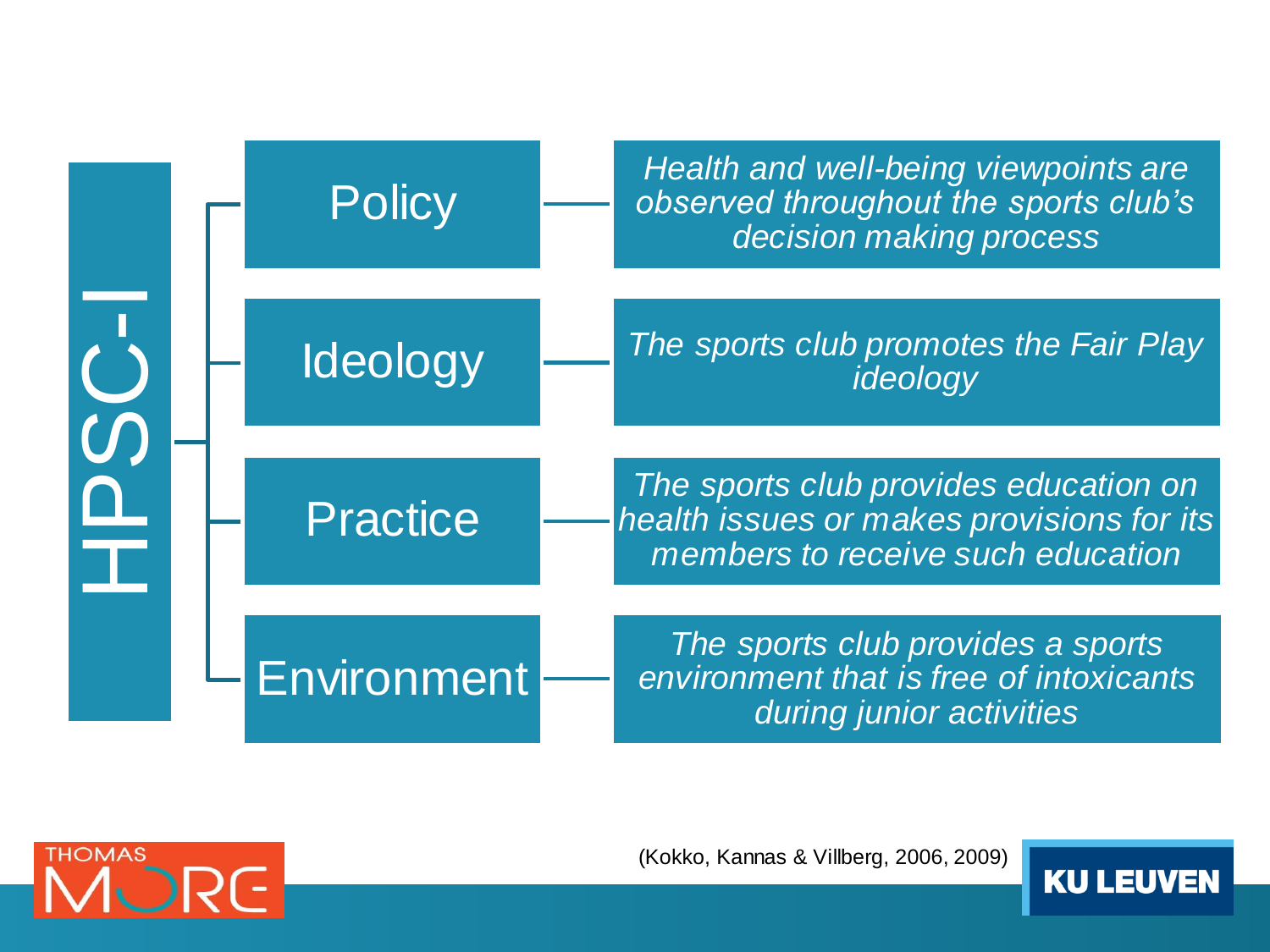# Tracking health promotion orientation

Health Promotion Orientation of Sports Clubs



*All arrows indicatesignificant changes at p<,001*

**KU LEUV** 

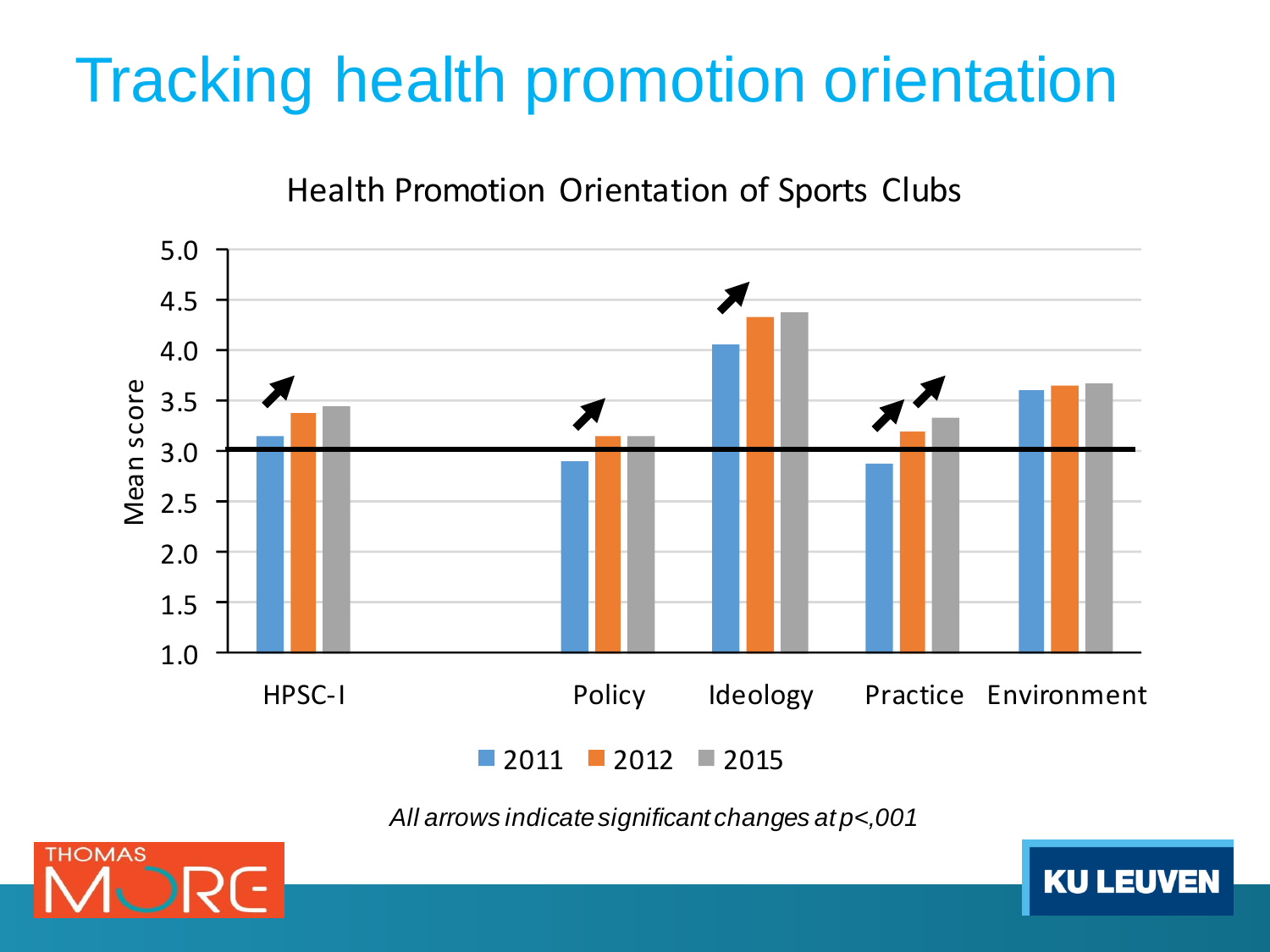# Part of the explanation?



### **Ethisch Verantwoord Sporten**

een oproep aan alle sportverenigingen, bestuursleden, trainers, begeleiders, sporters, jongeren, ouders, supporters en andere betrokkenen in de sport

### Still a long way to go, though…



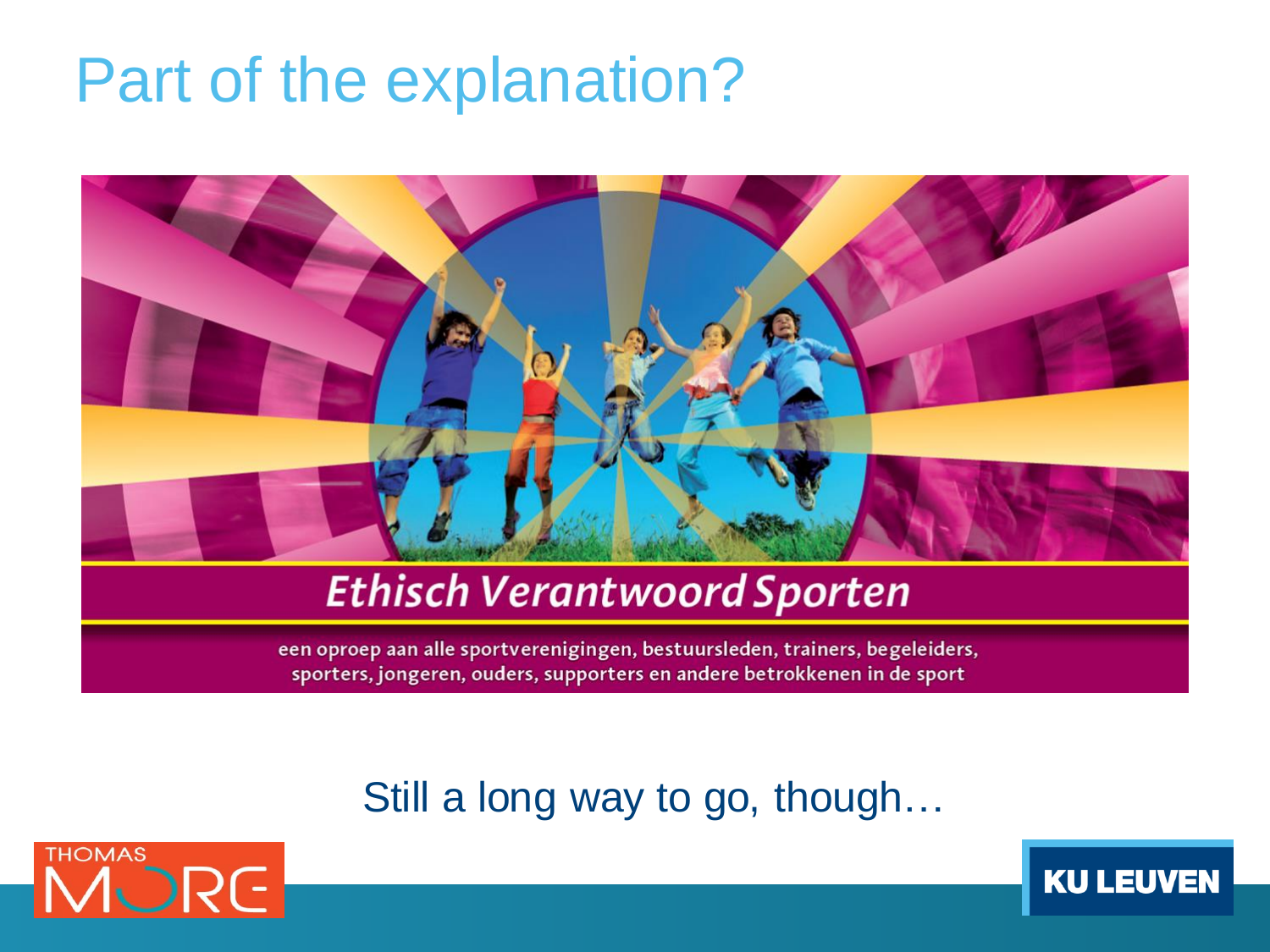| <b>Motives</b>                        | ·Improved performance<br>•Status of the club<br>•Enhance health<br><b>Social responsability</b> |                  |
|---------------------------------------|-------------------------------------------------------------------------------------------------|------------------|
| Lack of<br>internal<br><b>support</b> | •Not a priority<br><b>.Board is not interested</b><br>•Members are not interested               |                  |
| <b>Lack of</b><br>external<br>support | •From government<br>•From sports federation                                                     |                  |
| Lack of<br><b>resources</b>           | •Knowledge & expertise<br>$\cdot$ Time<br>•Money                                                |                  |
| <b>THOMAS</b>                         |                                                                                                 | <b>KU LEUVEN</b> |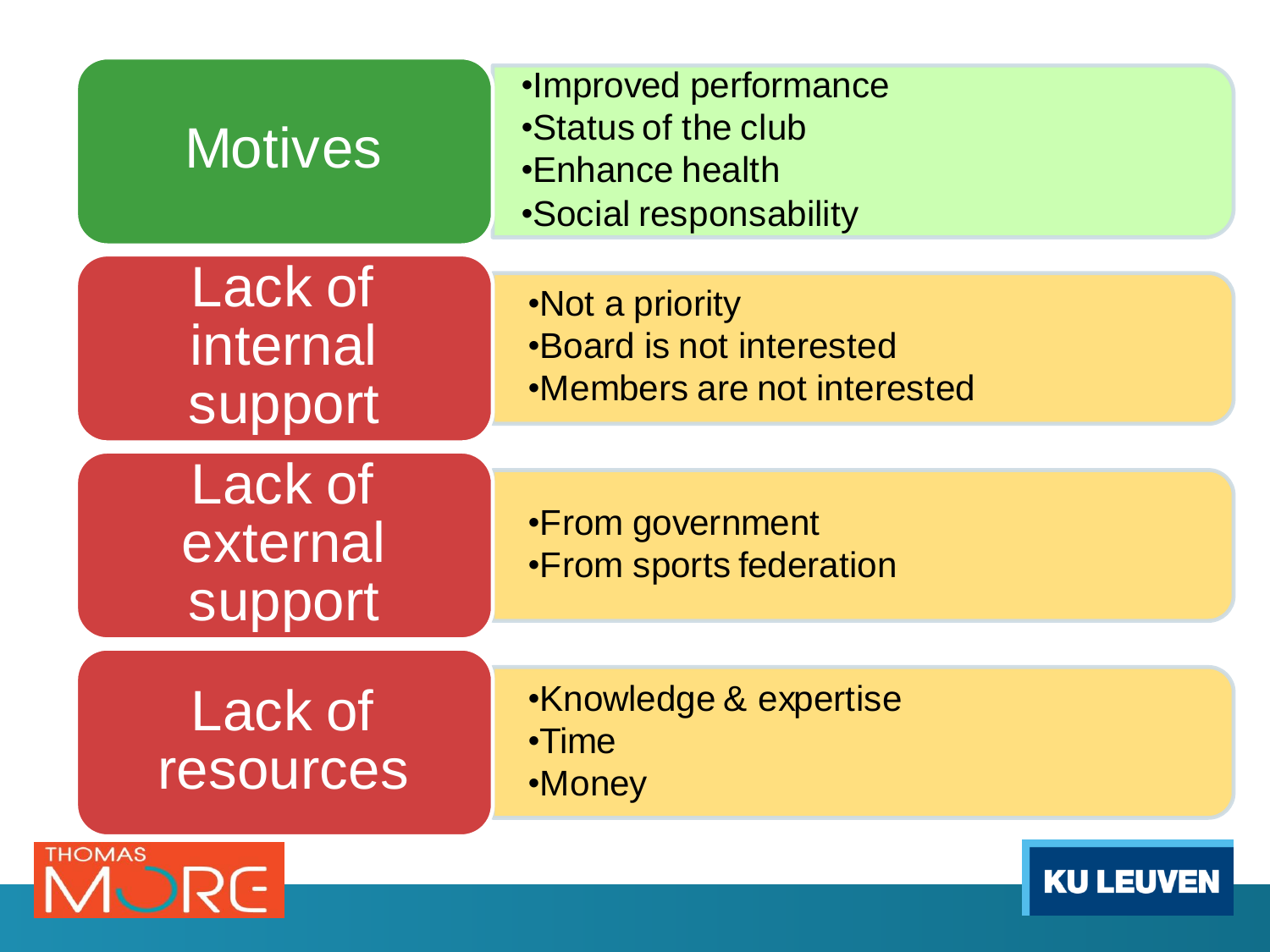# Tracking motives & barriers

Perceived Motives & Barriers Indices



#### $\blacksquare$  2011  $\blacksquare$  2012  $\blacksquare$  2015

*All arrows indicatesignificant changes at p<,001*

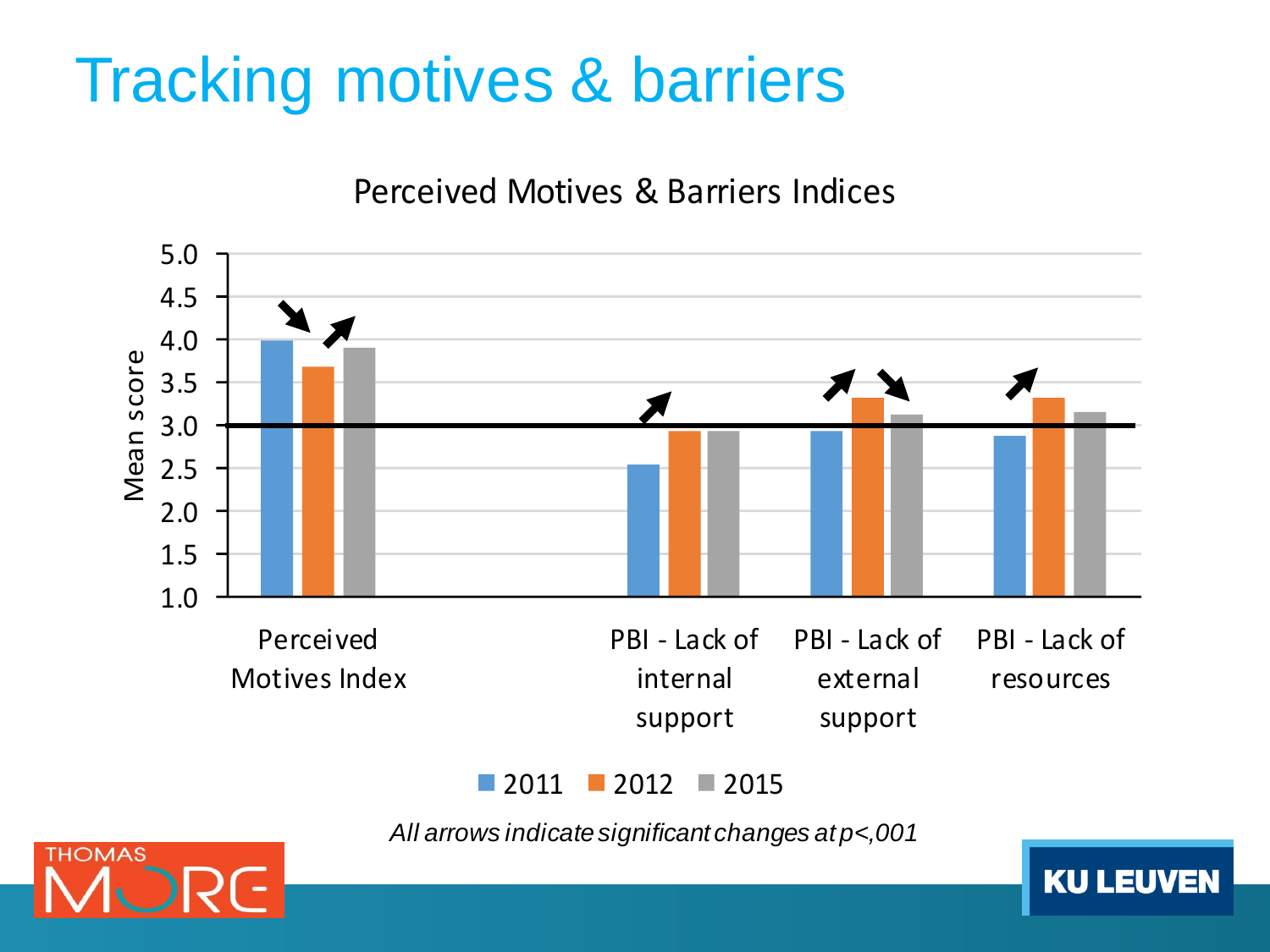# **Conclusion**

- Sports clubs are willing to tackle health promotion
- Even though there have been improvements the last few years, they are not yet very active, especially in policy and practice
- Sports clubs need continued support to enable them to take on this new responsability

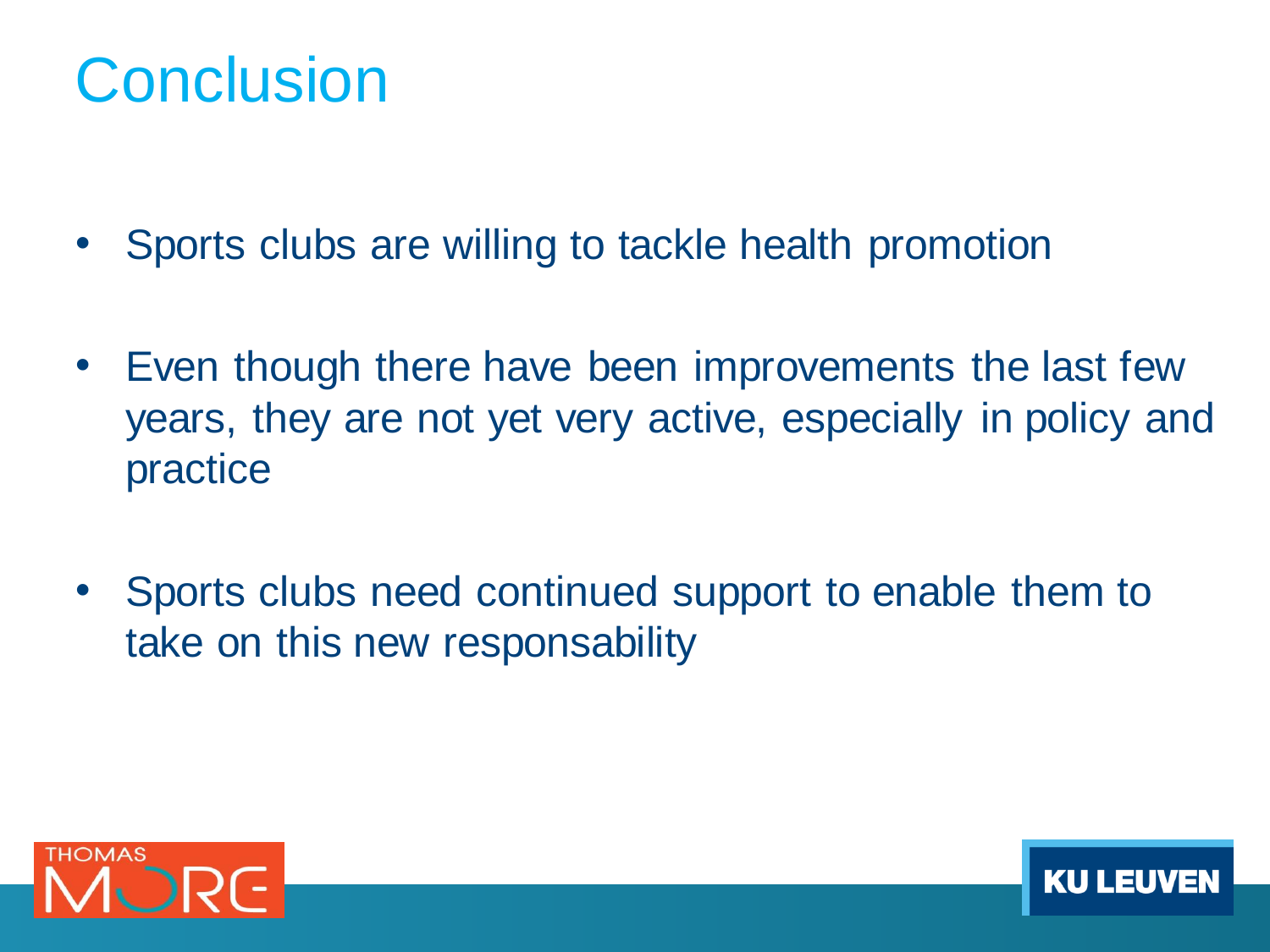# FYFA?

- Nearly identical results when selecting
	- $\circ$  football clubs only (N=128)
	- $\circ$  Football clubs with  $>=30\%$  youth member (N=50)

 $\rightarrow$  Overall results & suggestions remain relevant for FYFA!

KU L

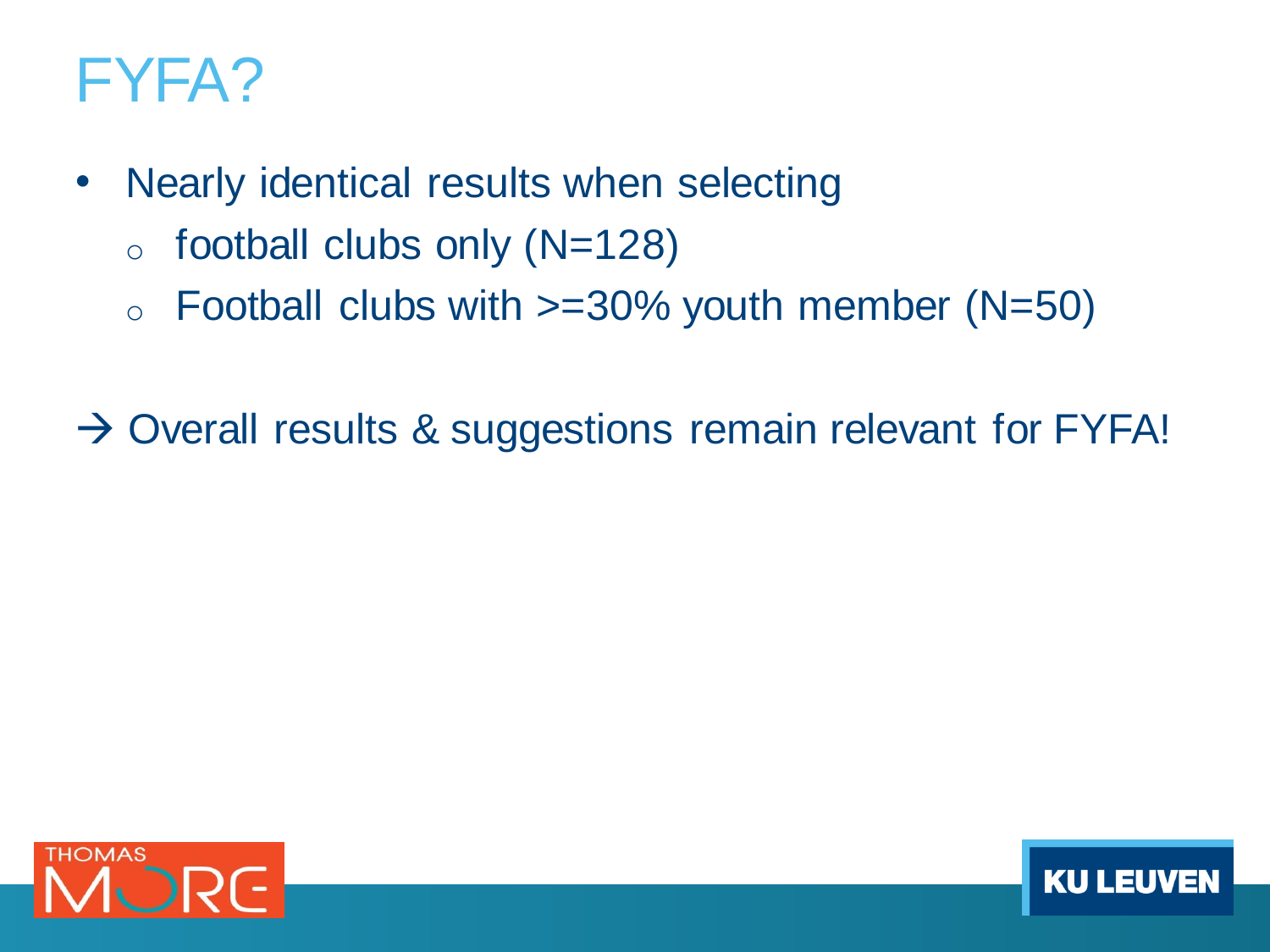How to support a sports club?



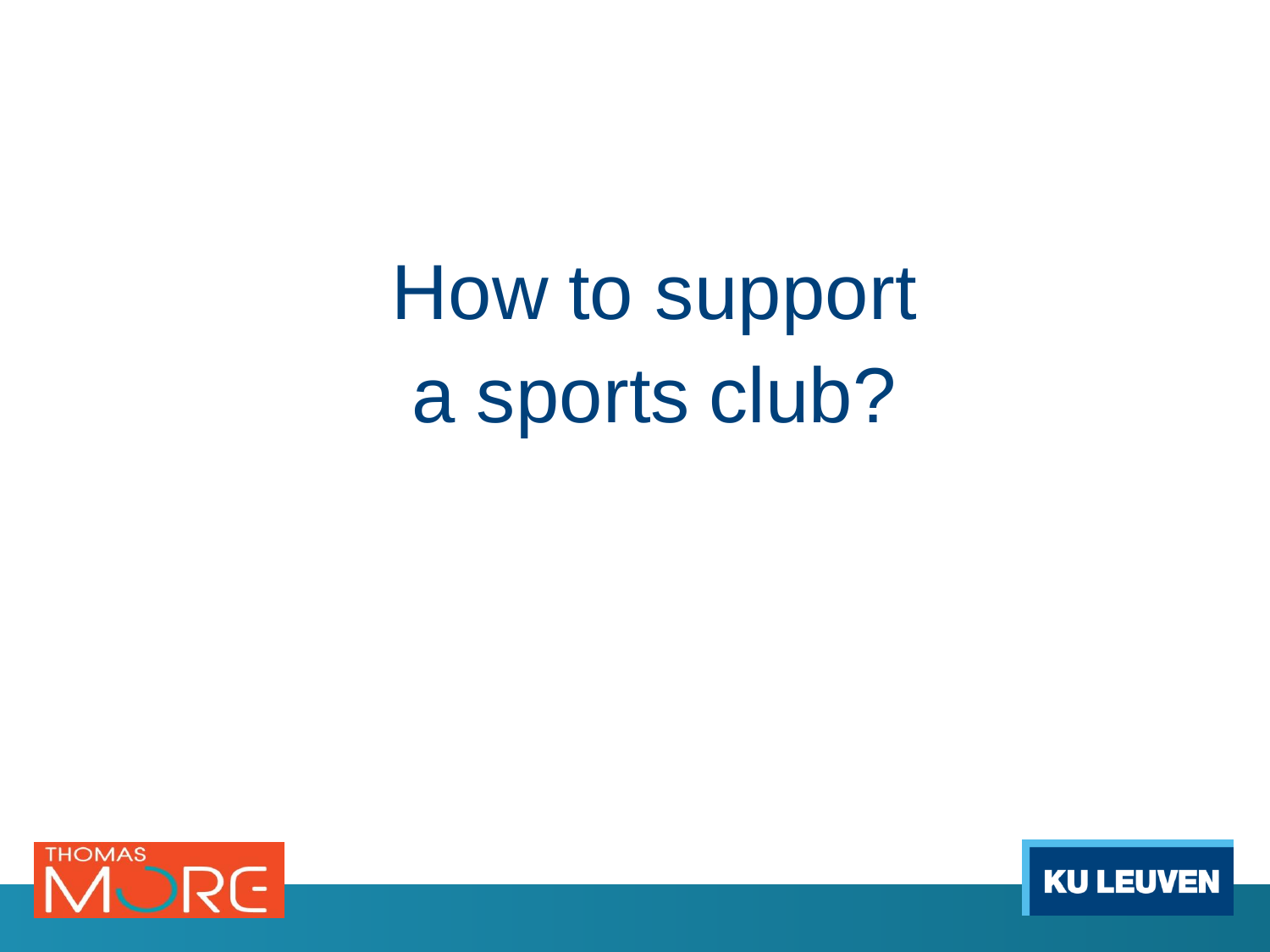|                                | <b>HPSC-I</b> | Pol. | Ideol. | Pract. | Envir. |
|--------------------------------|---------------|------|--------|--------|--------|
| <b>Explained Variance</b>      | 62%           | 61%  | 25%    | 59%    | 60%    |
| <b>Perceived Motives Index</b> |               |      |        |        |        |
| <b>PBI - Lack of resources</b> |               |      |        |        |        |
| Policy plan                    |               |      |        |        |        |
| Percentage youth members       |               |      |        |        |        |
| N trainers / 100 members       |               |      |        |        |        |
| N medical staff / 100 members  |               |      |        |        |        |
| PBI - Lack of external support |               |      |        |        |        |
| Percentage female members      |               |      |        |        |        |
| Team sport                     |               |      |        |        |        |
|                                |               |      |        |        |        |



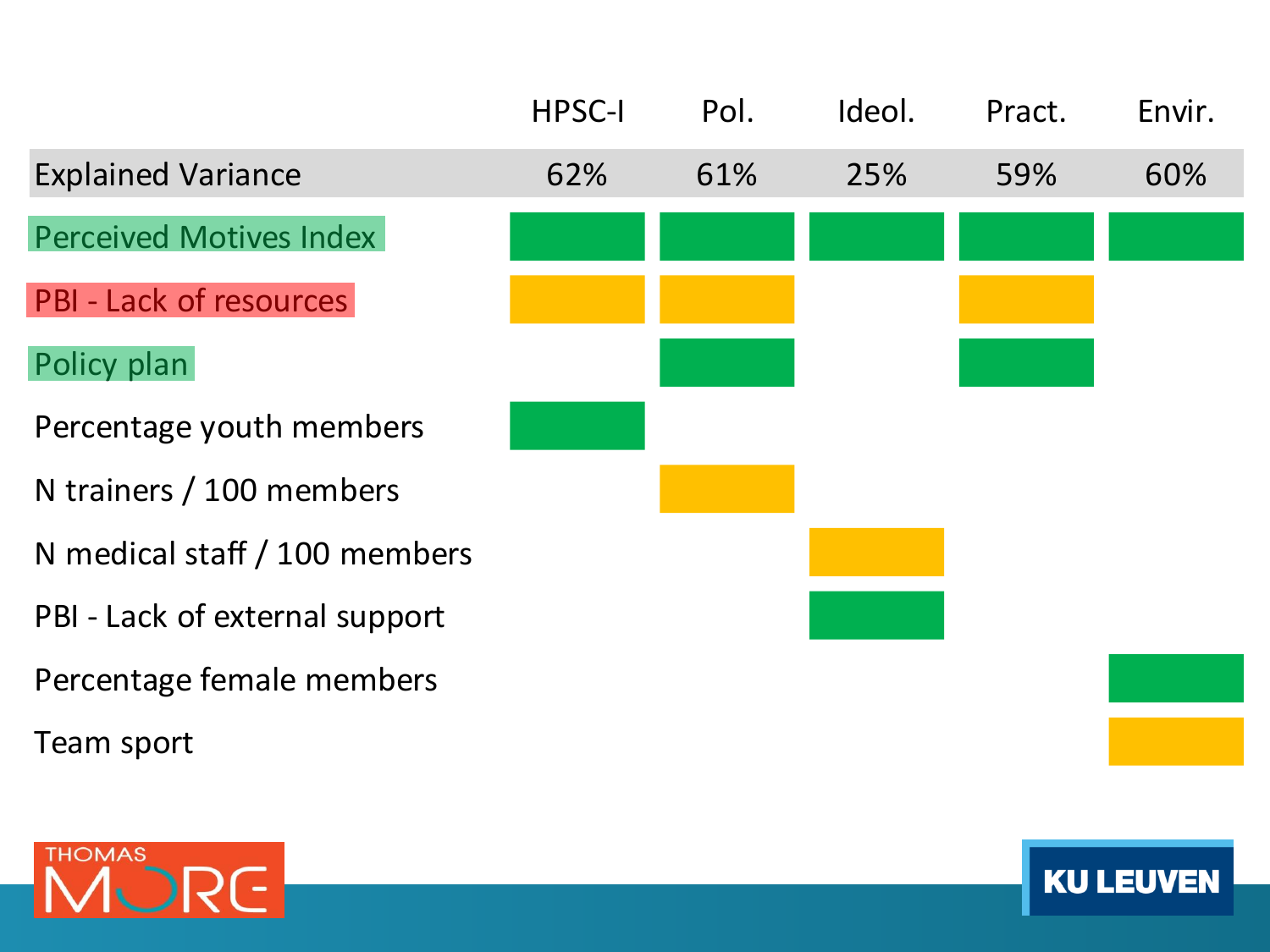# Suggestions based on those predictors

- Perceived motives are the best predictor for increased health promotion orientation
	- o Clarify & emphasize the added value FOR sports clubs  $\rightarrow$  from their perspective!!!
- The existence of a policy plan predicts increase in both HP policy and practice!!
	- o Stimulate the creation of a policy plan, which would preferable include health promotion explicitly
- Lack of resources predicts lower levels of overall HP orientation and policy and practice !!

Lower these barriers to increase HP orientation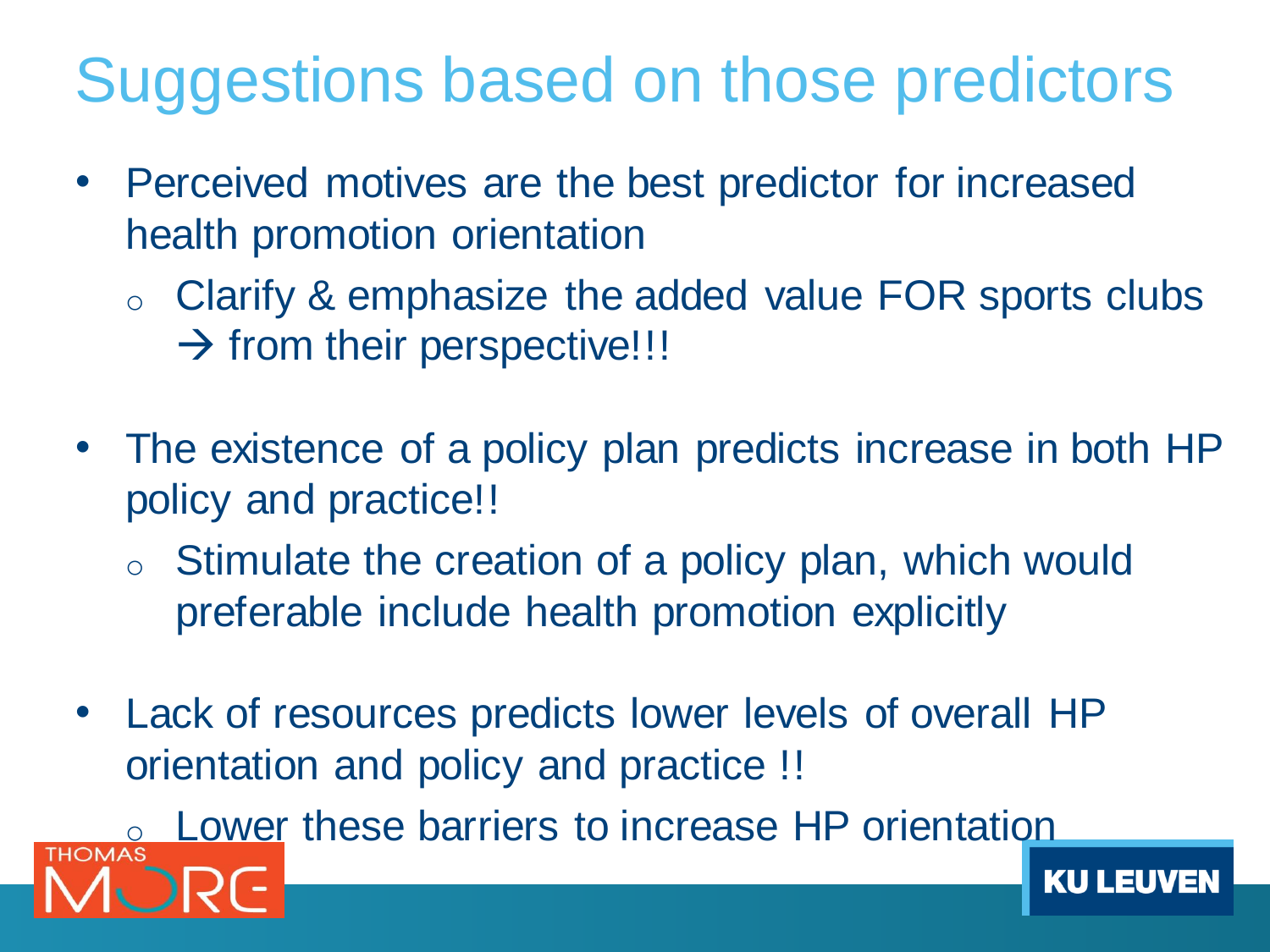

Lack of expertise (18%)

Lack of time (16%)

Lack of governmental support (12%)

Lack of money(7%)



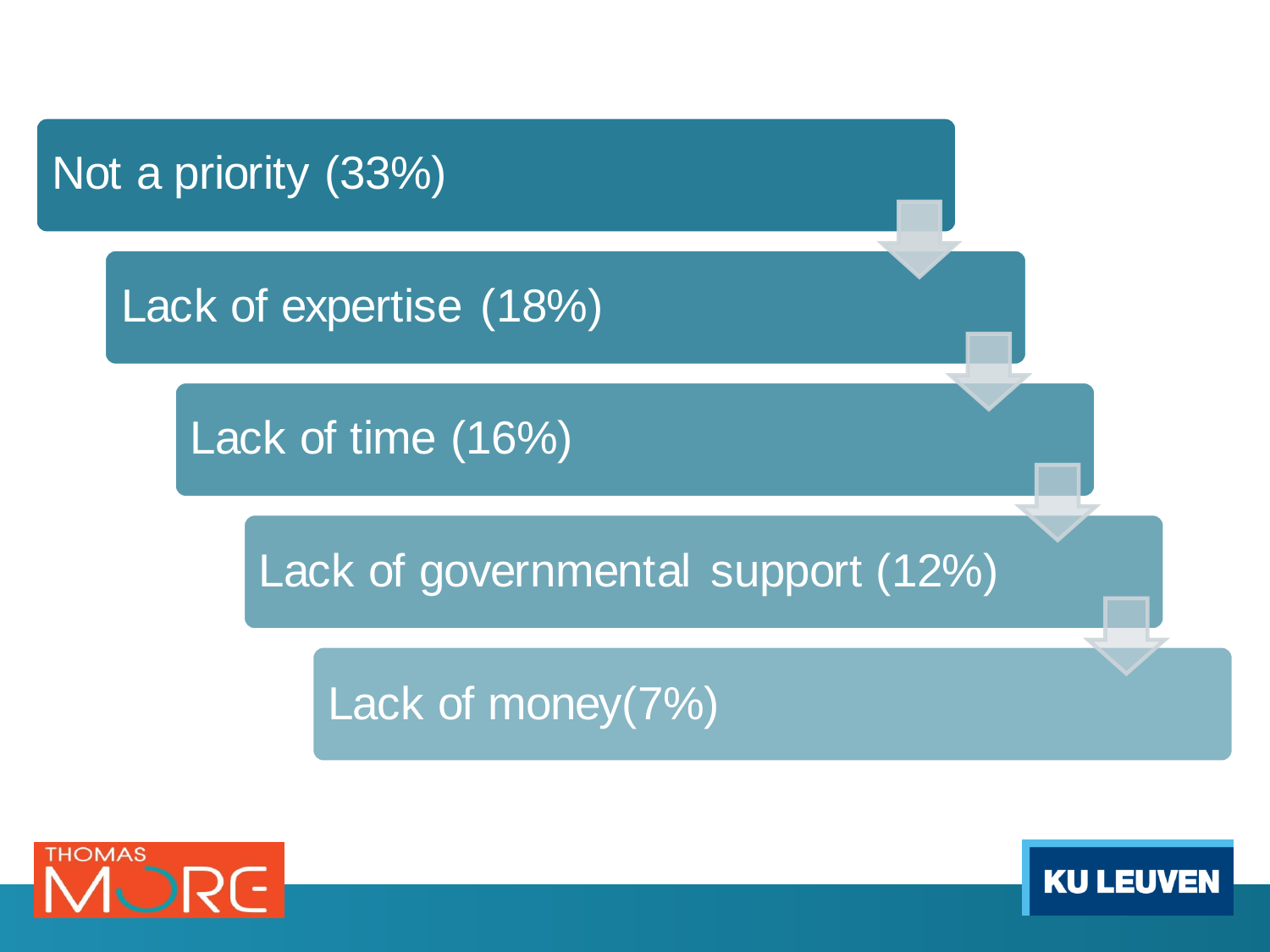# Suggestions based on priority barriers

- Put HP on the agenda AND keep it there
- Recognize the efforts sports clubs make
	- o Include as a criterium for funding
	- o Quality labels
- Help clubs navigate « the unknown » of health promotion  $\rightarrow$  educate in HP
- Provide ready-to-use HP packages (e.g. good practices, powerpoints, posters…) made by/in partnership with HP experts, including good practices from other sports clubs

KU L

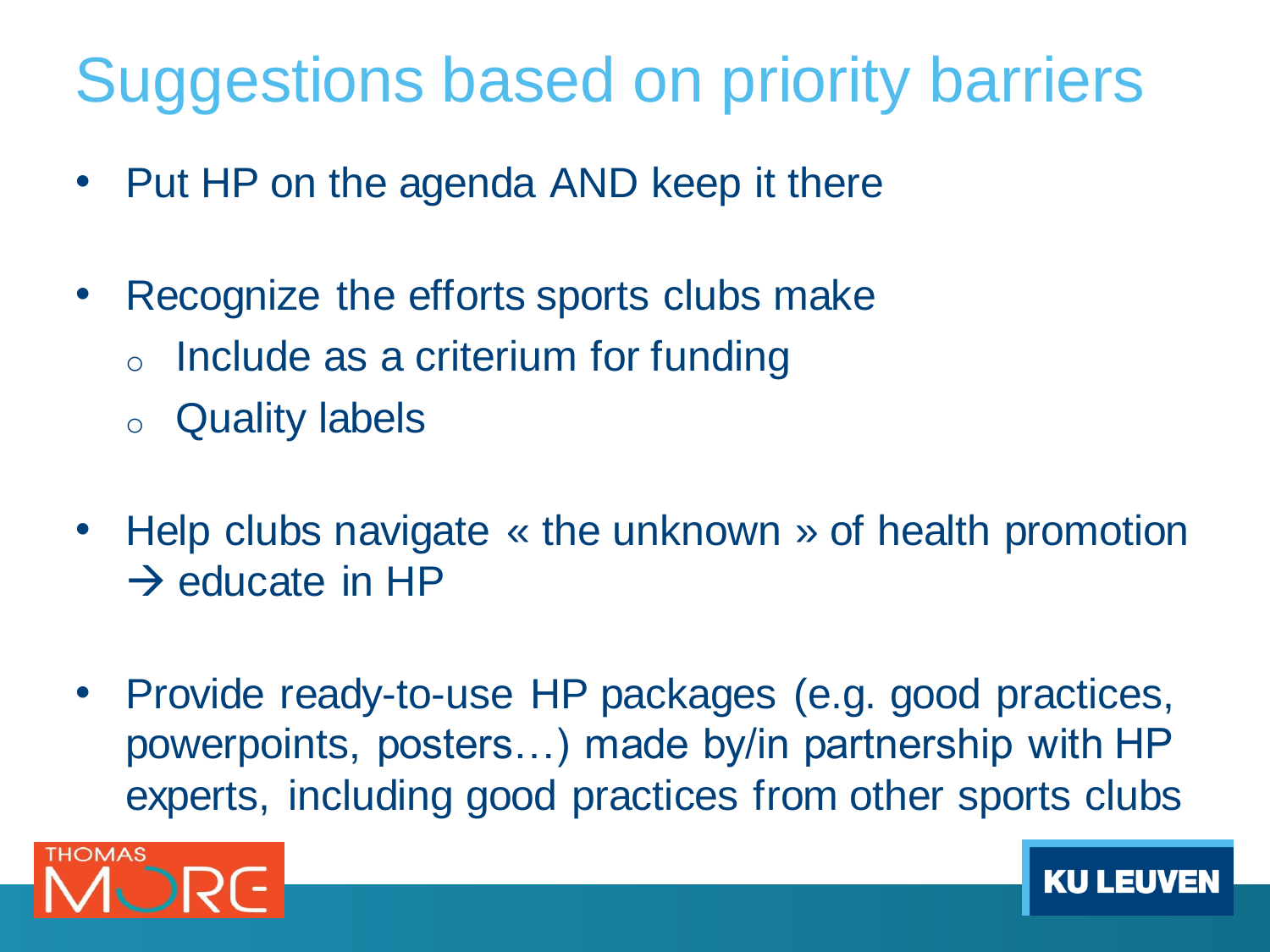# Suggestions based on priority barriers

- Emphasize collaboration with a variety of actors both within sports (other clubs, federation, municipal sports services…) and outside of sports (school & afterschool sport, health services…)
- HP sector needs to be pro-active, but always respect that SC have their own goals, so that HP strengthens the core business of sports clubs (rather than taking away time & energy)

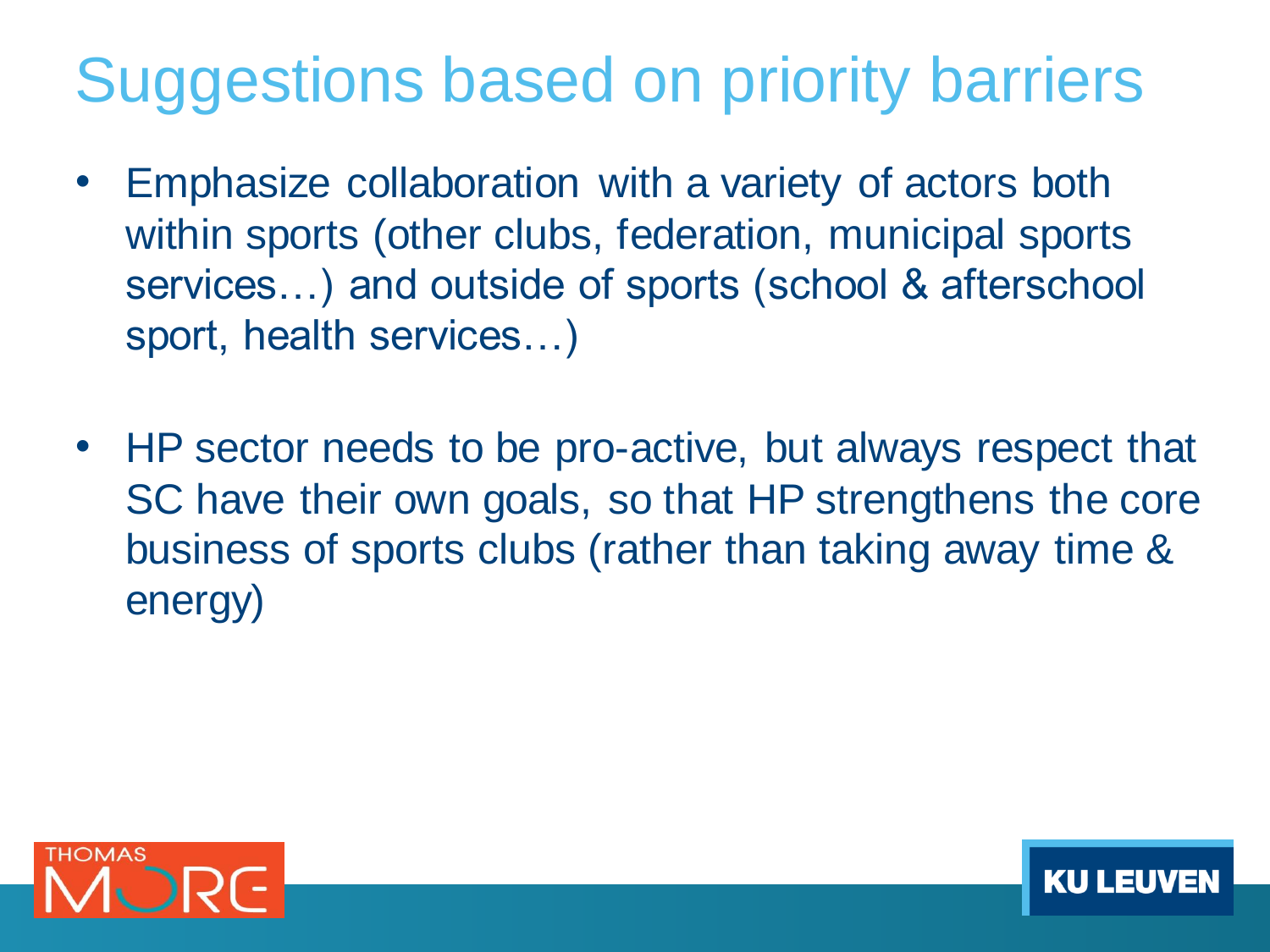# Health promoting sports club



 $\rightarrow$  Entire sports club needs to be tuned in to health promotion

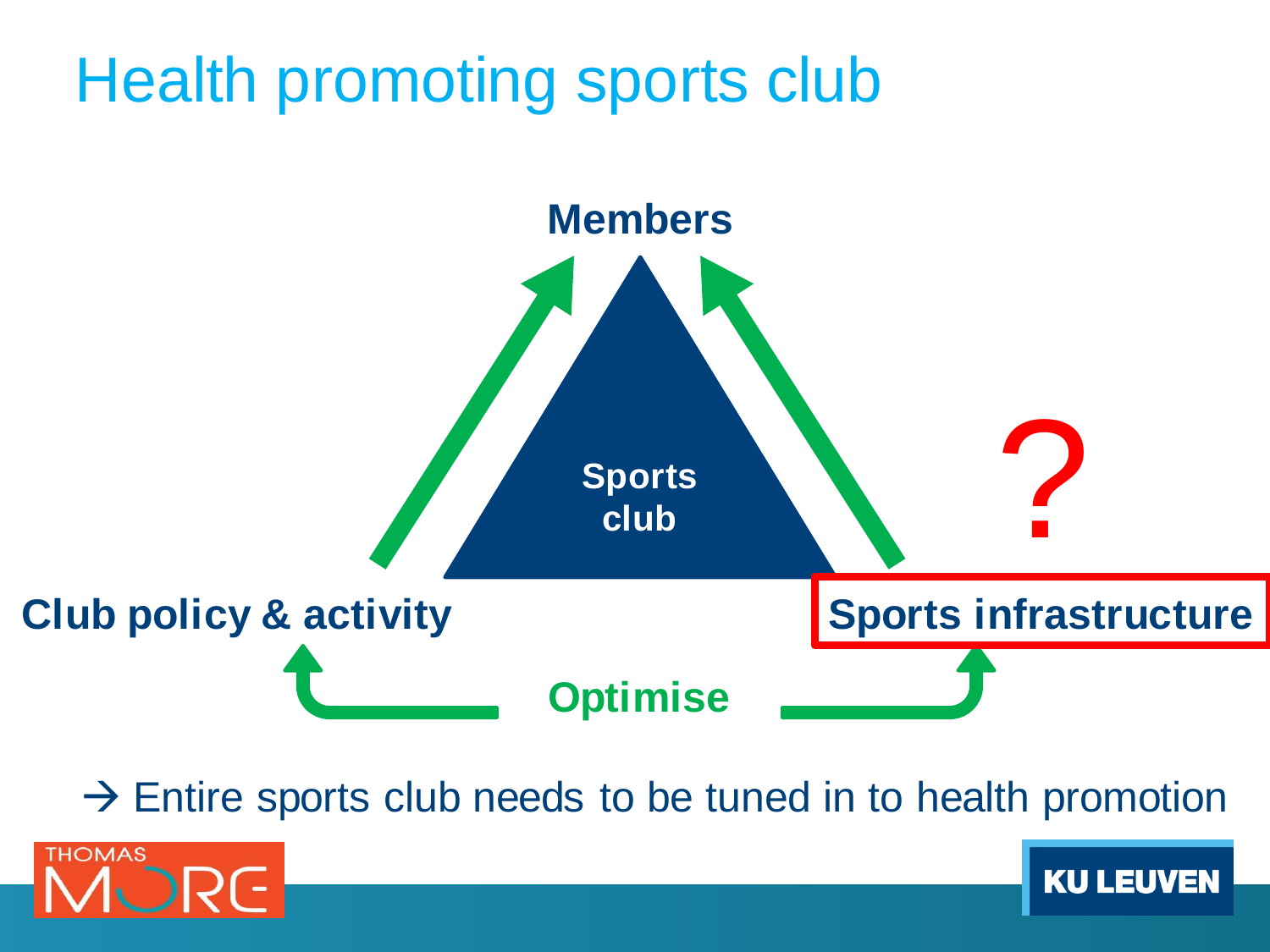# Municipal SI & health promotion?

- $N = 85$  Flemish municipalities
	- $N = 91$  sports facilities
		- 56 sports halls
		- 11 swimming pools
		- 24 multifunctional infrastructure
- Aims
	- o Explore state of affairs
	- o Evaluate impact of health promotion policy



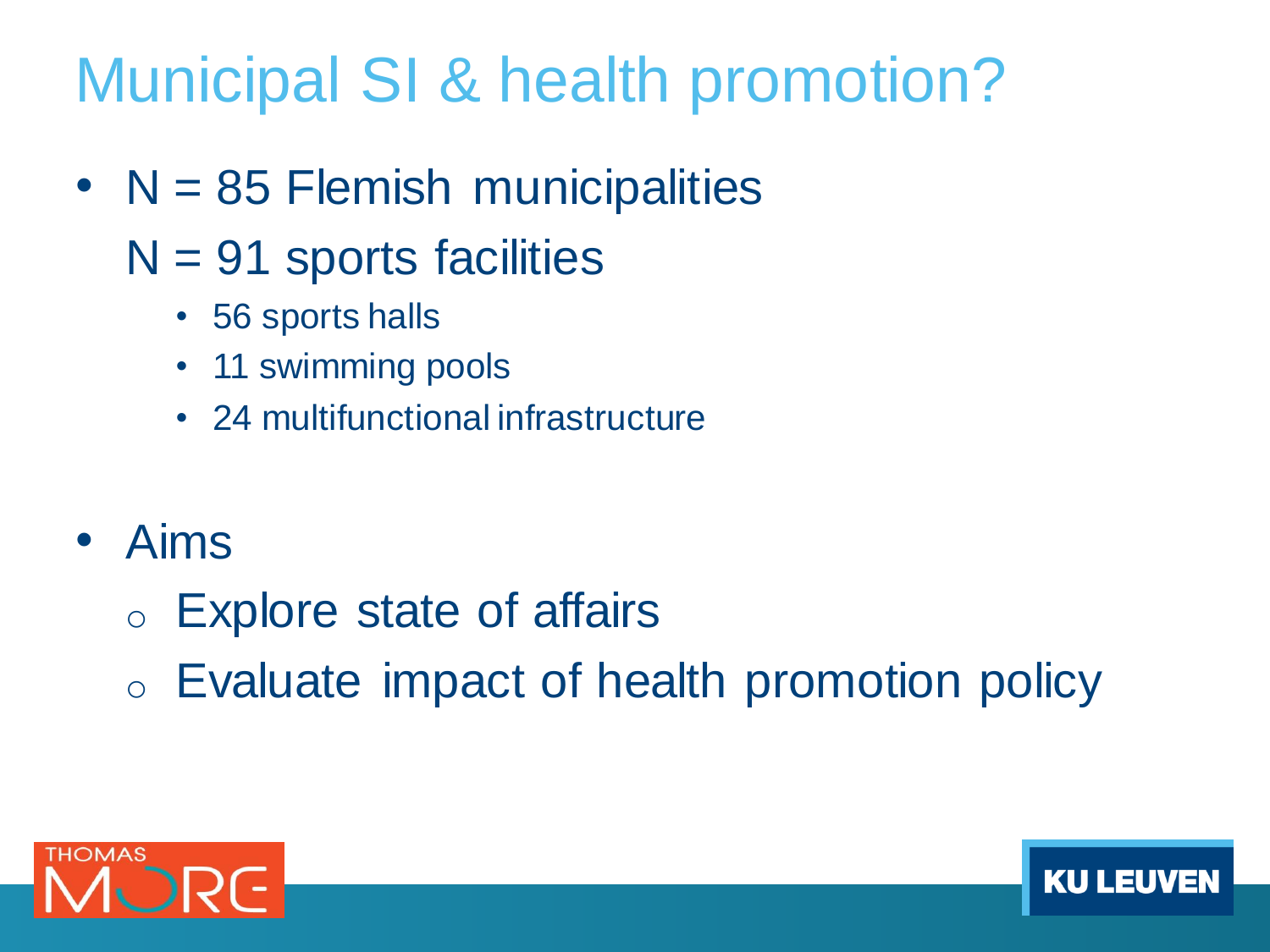# Health promotion policy



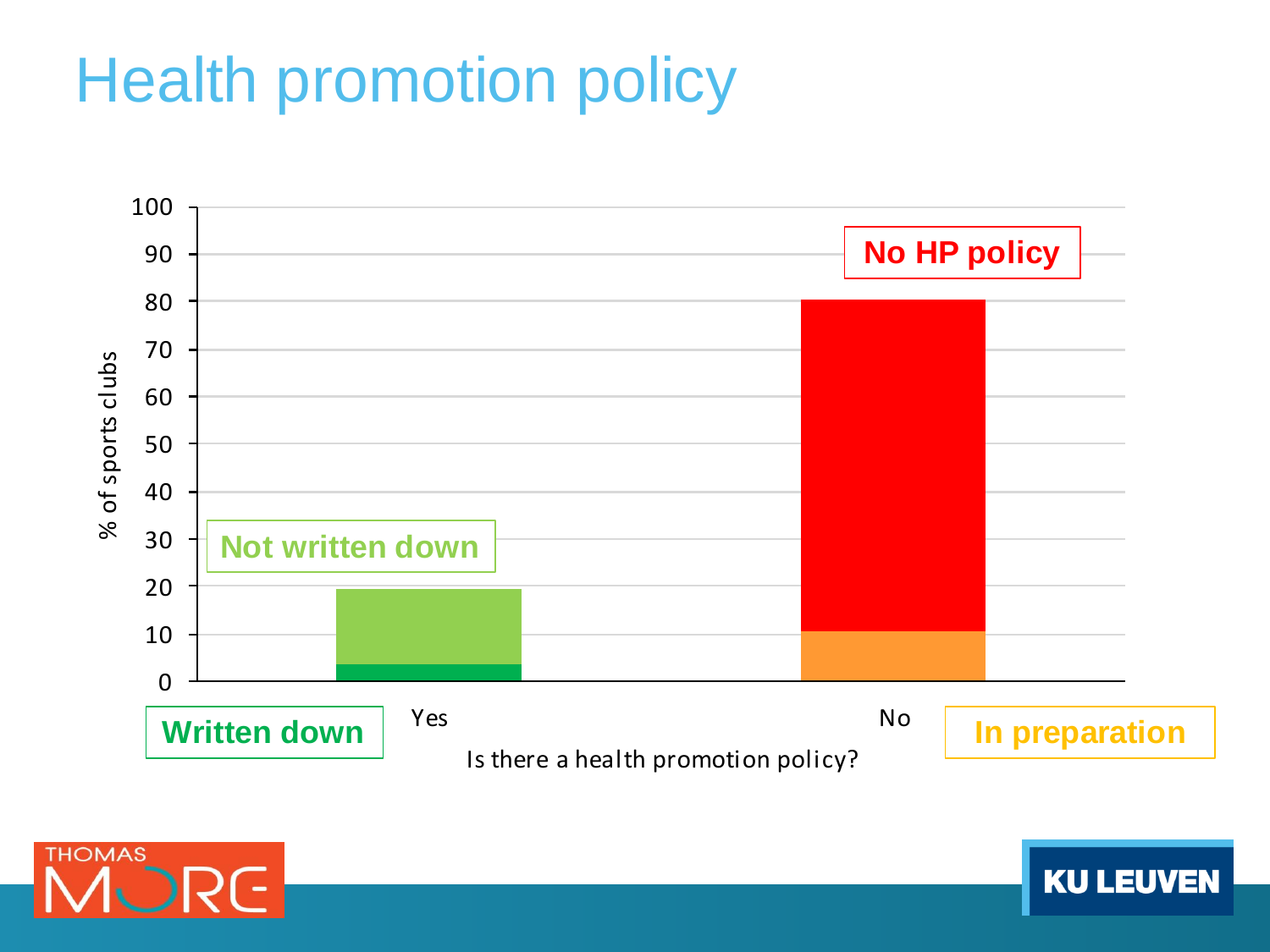# Attitudes, motives & barriers

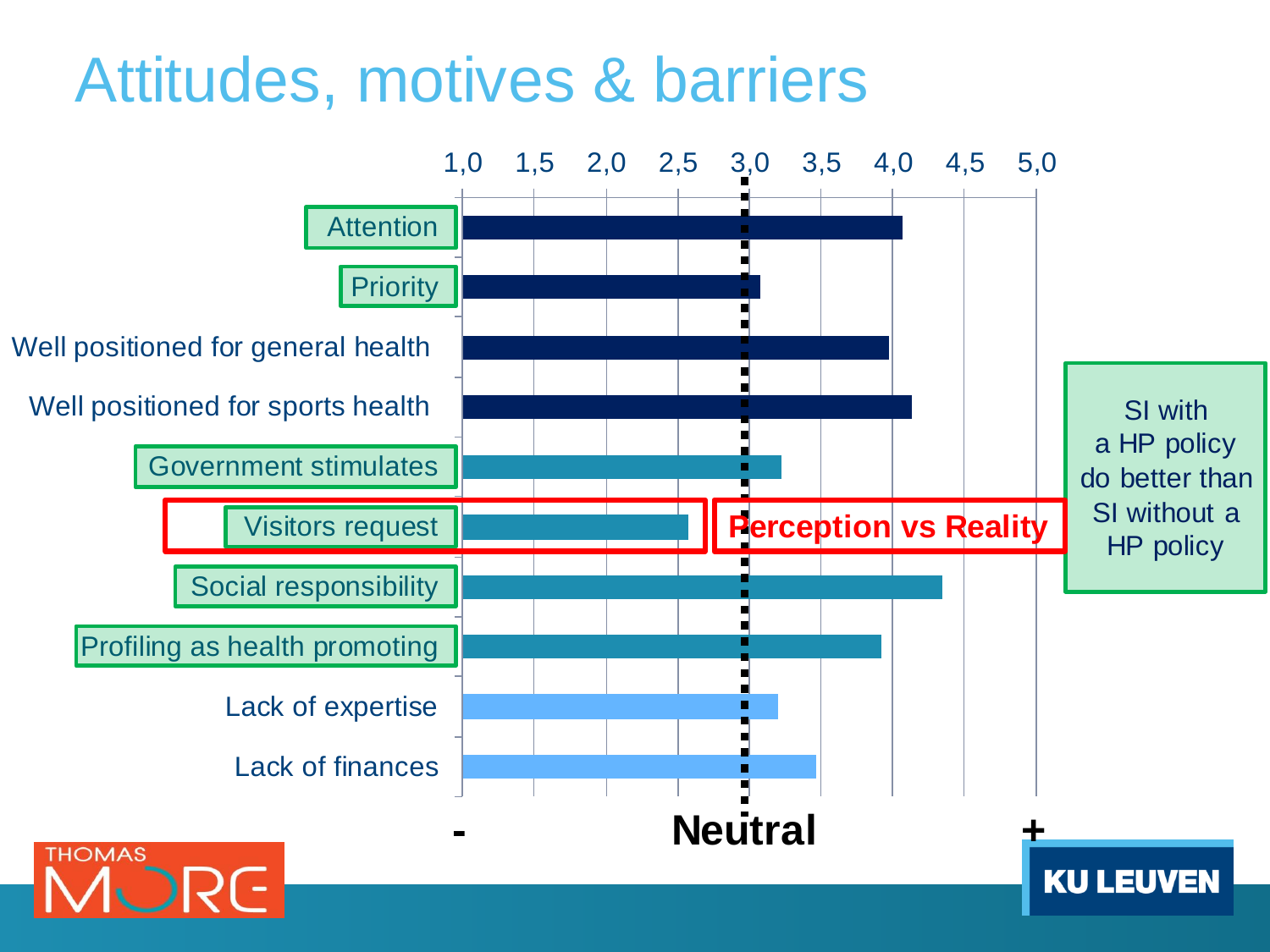# Health promotion activities

#### Number of health topics for which health promotion is enacted



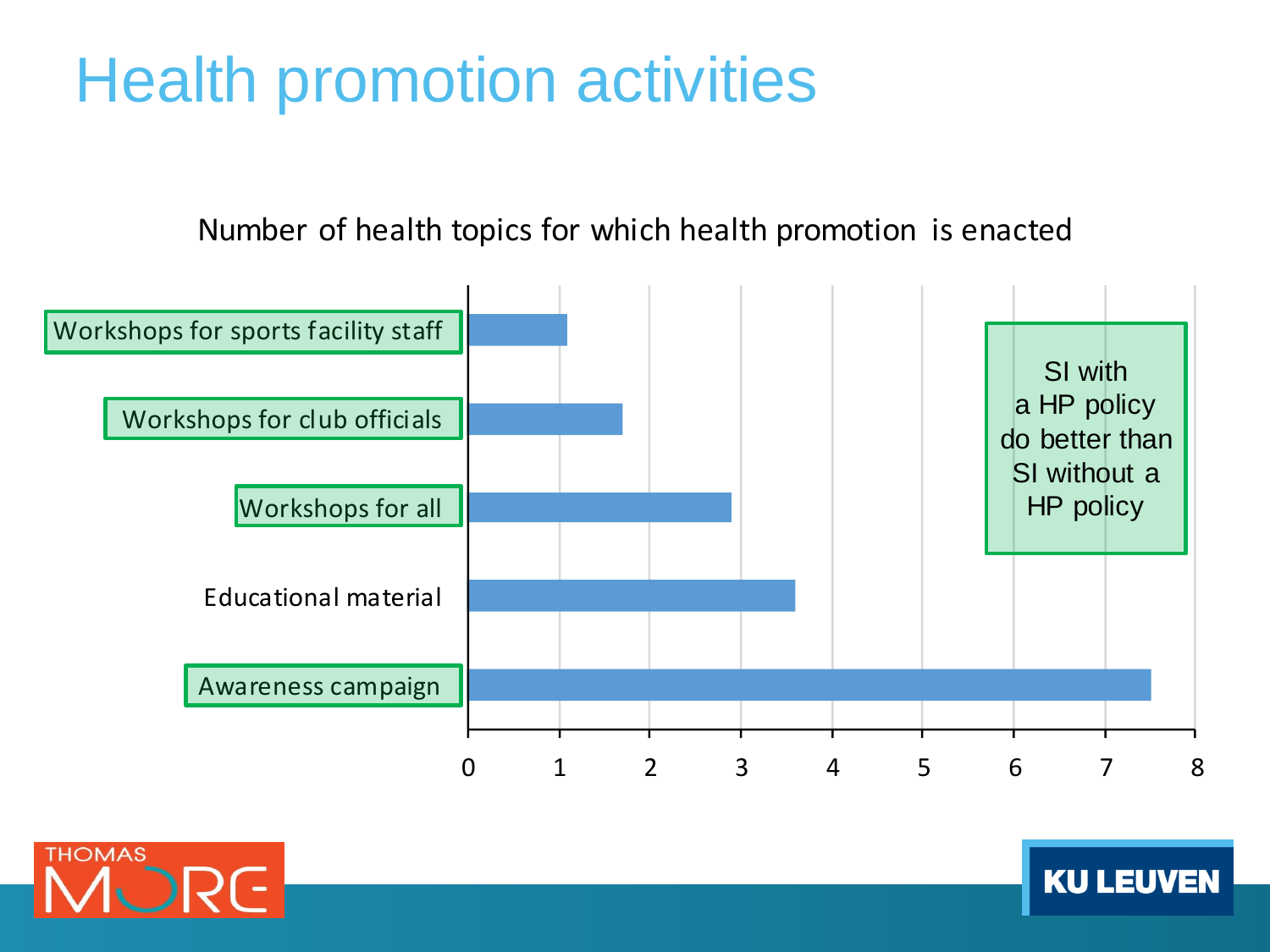# Topics – general health

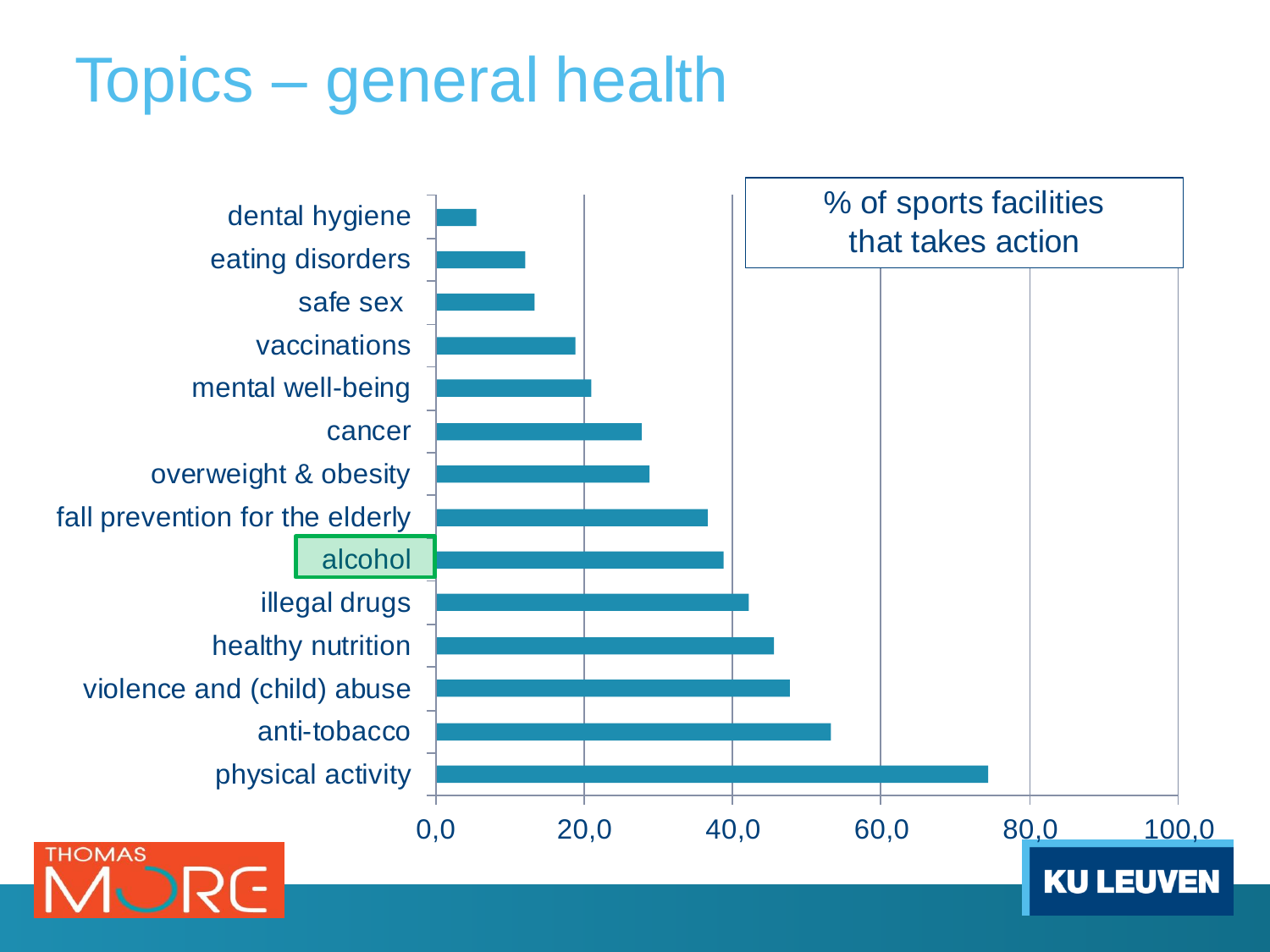# Topics – sports related health

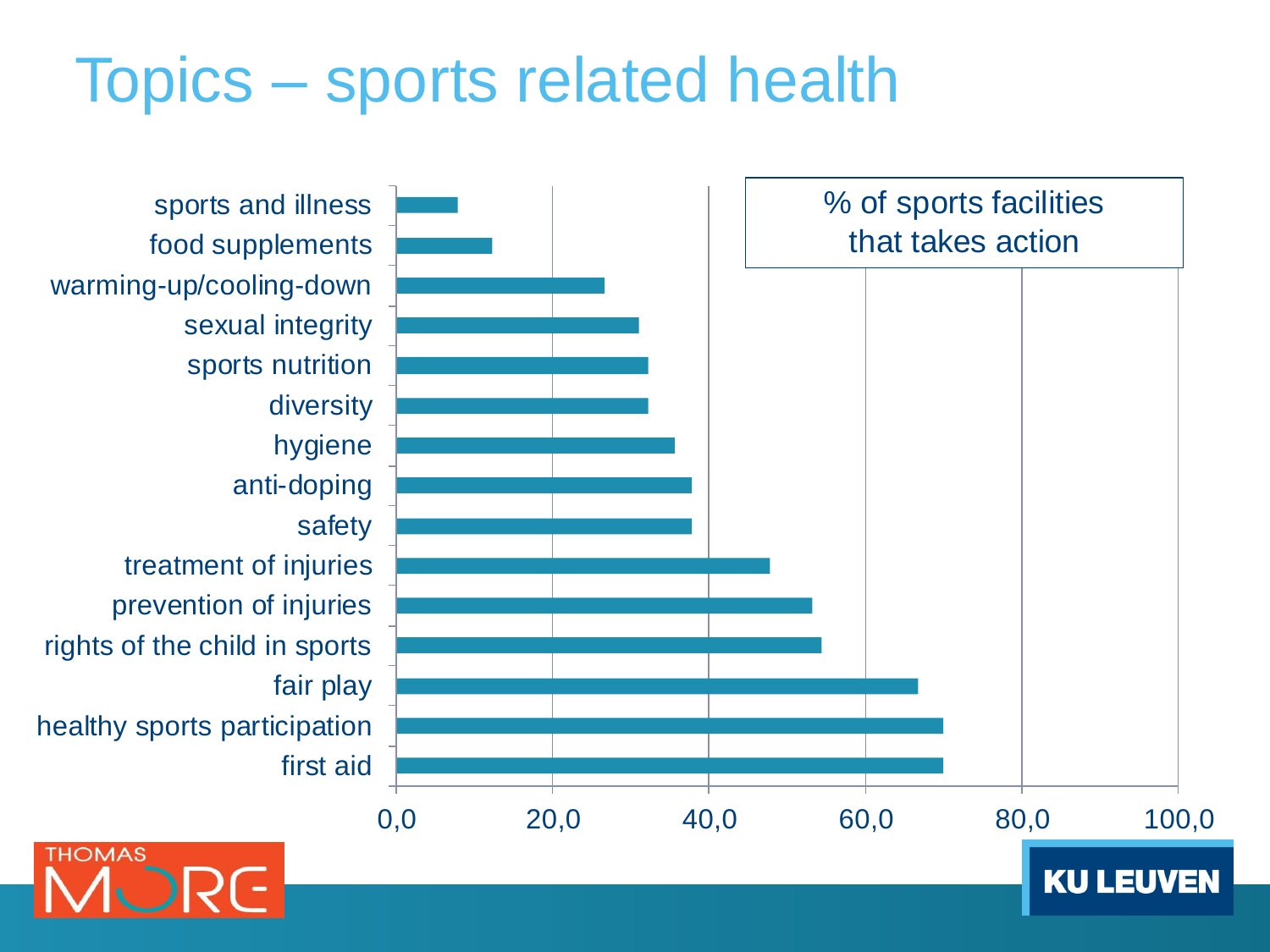# Means for (un)healthy behavior



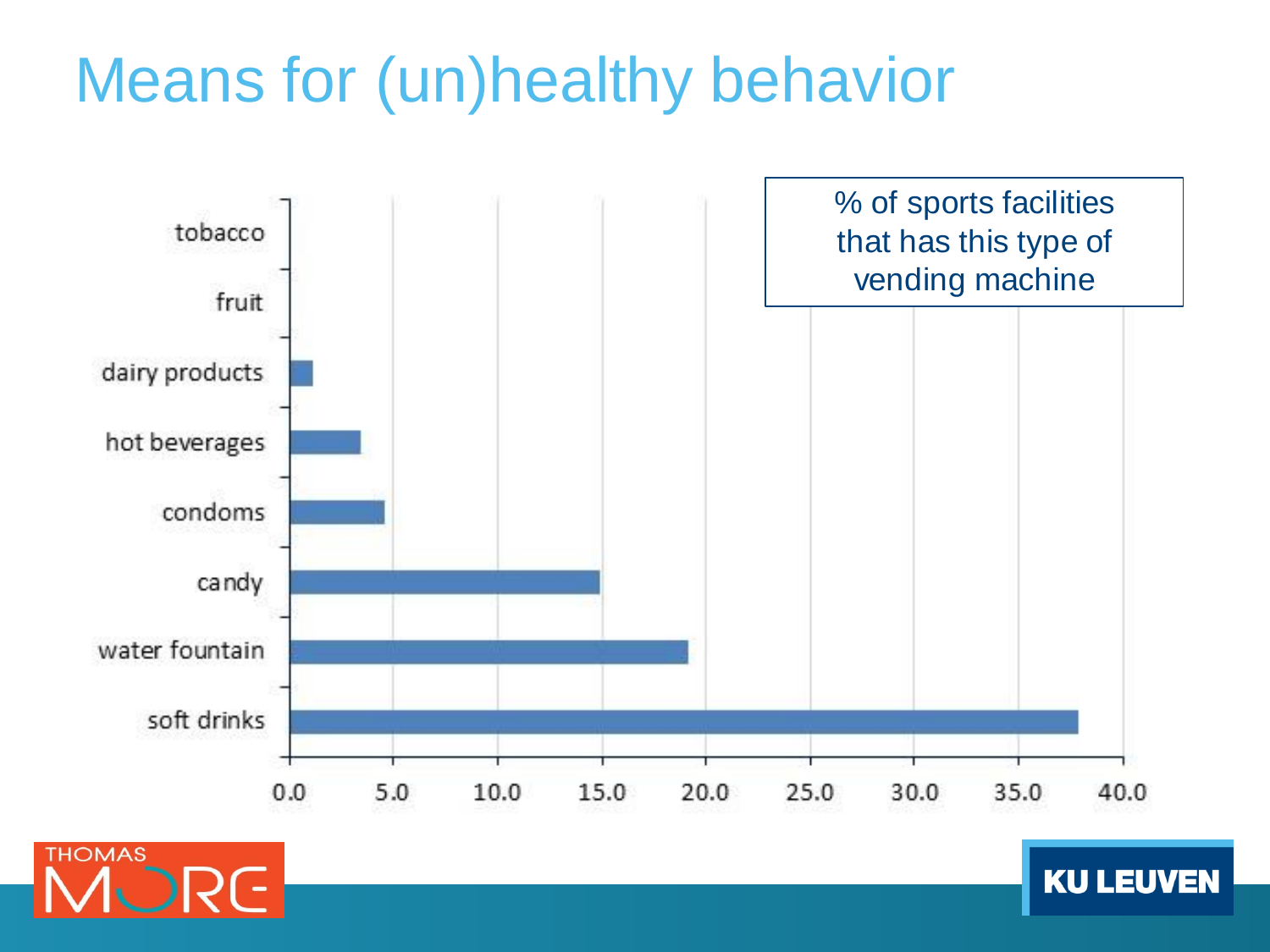# **Conclusion**

- Municipal SF in Flanders
	- o Are willing
	- o HPP has added value
	- o Untapped potential
		- Reliance on passive strategies
		- Depending on health topic
		- Means for healthy behaviour?
- Municipal  $SF \rightarrow$  support other municipal goals?
	- o Interdepartmental collaboration?
	- o Collaborate with users!